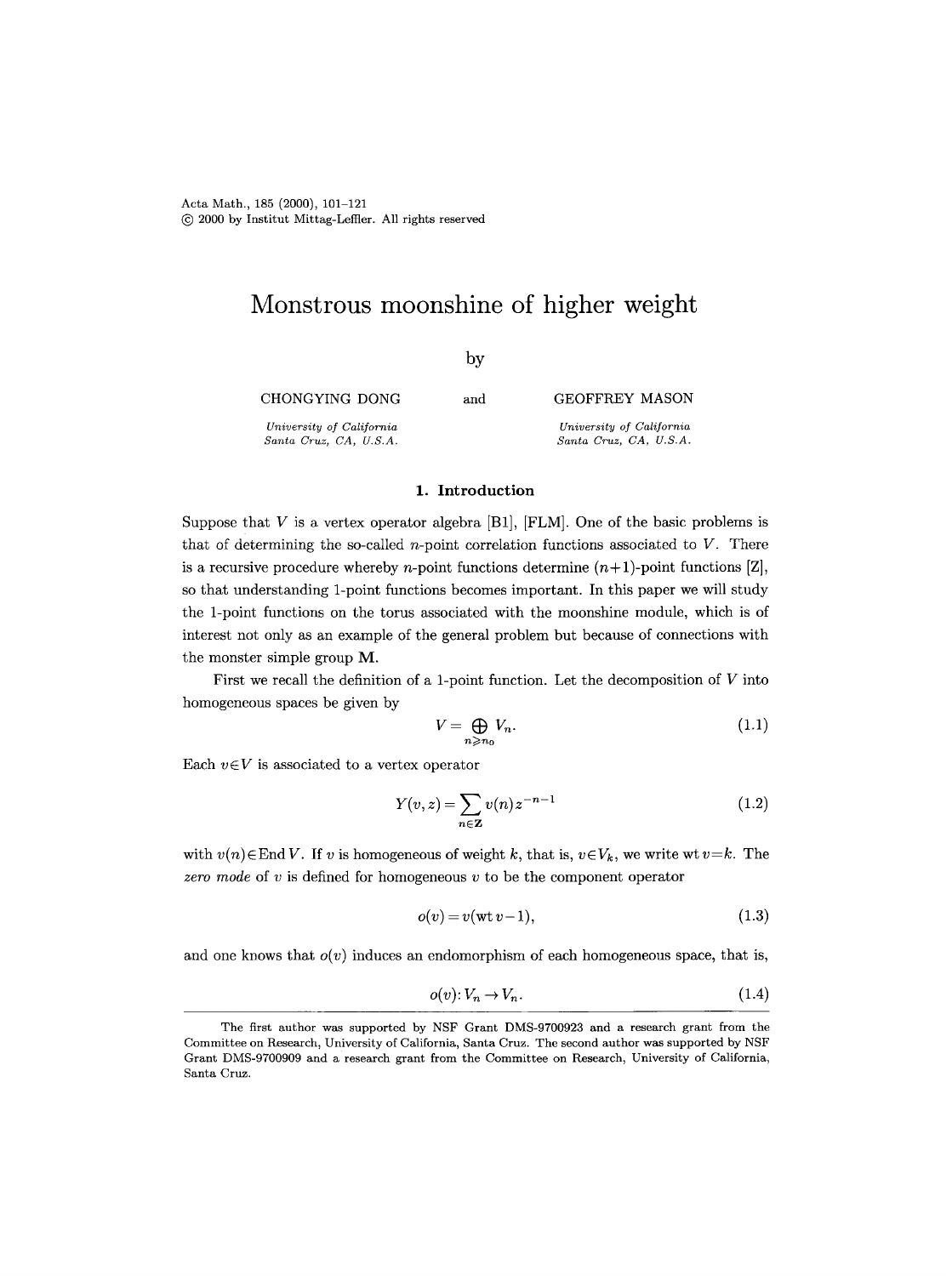## 102 C. DONG AND G. MASON

The *1-point function determined by v* is then essentially the graded trace of  $o(v)$  on V. More precisely, if  $V$  has central charge  $c$  we define the 1-point function (on the torus) via

$$
Z(v,q) = Z(v,\tau) = \text{tr}|_V o(v) q^{L(0)-c/24} = q^{-c/24} \sum_{n \ge n_0} (\text{tr}|_{V_n} o(v)) q^n.
$$
 (1.5)

Here,  $L(0)$  is the usual degree operator and q may be taken either as an indeterminate or, less formally, to be  $e^{2\pi i \tau}$  with  $\tau$  in the upper half-plane  $\mathfrak h$ . If q is an automorphism of V we define

$$
Z(v,g,q) = Z(v,g,\tau) = q^{-c/24} \sum_{n \ge n_0} (\text{tr}|_{V_n} o(v)g) q^n.
$$
 (1.6)

These functions can be extended linearly to all  $v \in V$  by defining  $Z(v, g, q) = \sum_i Z(v_i, g, q)$ if  $v=\sum_i v_i$  is the decomposition of v into homogeneous components. In this way we obtain the space of 1-point functions associated to V, namely the functions  $Z(v, q)$  for  $v \in V$ .

In order to state our results efficiently we need some notation concerning modular forms. We denote by  $\mathcal F$  the C-linear space spanned by those (meromorphic) modular forms  $f(\tau)$  of level 1 and integral weight  $k \geq 0$  which satisfy

- (i)  $f(\tau)$  is holomorphic in  $\mathfrak{h}$ ;
- (ii)  $f(\tau)$  has Fourier expansion of the form

$$
f(\tau) = \sum_{n=-1}^{\infty} a_n q^n, \quad a_0 = 0.
$$
 (1.7)

Thus  $f(\tau)$  has a pole of order at most 1 at infinity and constant 0. Let M be the space of holomorphic modular forms of level 1, and  $S$  the space of cusp forms of level 1. Thus we have  $S = \mathcal{F} \cap \mathcal{M}$ .

Among the elements of M are the Eisenstein series  $E_k(\tau)$  for even  $k \geq 4$ . We normalize them as in [DLM], namely

$$
E_k(\tau) = \frac{-B_k}{k!} + \frac{2}{(k-1)!} \sum_{n=1}^{\infty} \sigma_{k-1}(n) q^n
$$
 (1.8)

with  $B_k$  the kth Bernoulli number defined by

$$
\frac{t}{e^t - 1} = \sum_{k=0}^{\infty} B_k \frac{t^k}{k!}.
$$
\n(1.9)

If  $\mathcal{M}_k$  is the space of forms  $f(\tau) \in \mathcal{M}$  of weight k then there is a differential operator  $\partial: \mathcal{M}_k \rightarrow \mathcal{M}_{k+2}$  defined via

$$
\partial = \partial_k : f(\tau) \mapsto \frac{1}{2\pi i} \frac{d}{d\tau} f(\tau) + k E_2(\tau) f(\tau). \tag{1.10}
$$

Here,  $E_2(\tau)$  is again defined by (1.8), though  $E_2$  is not a modular form.

By a  $\partial$ -ideal we mean an ideal  $\mathcal I$  in the commutative algebra  $\mathcal M$  which also satisfies  $\partial(\mathcal{I})\subset\mathcal{I}.$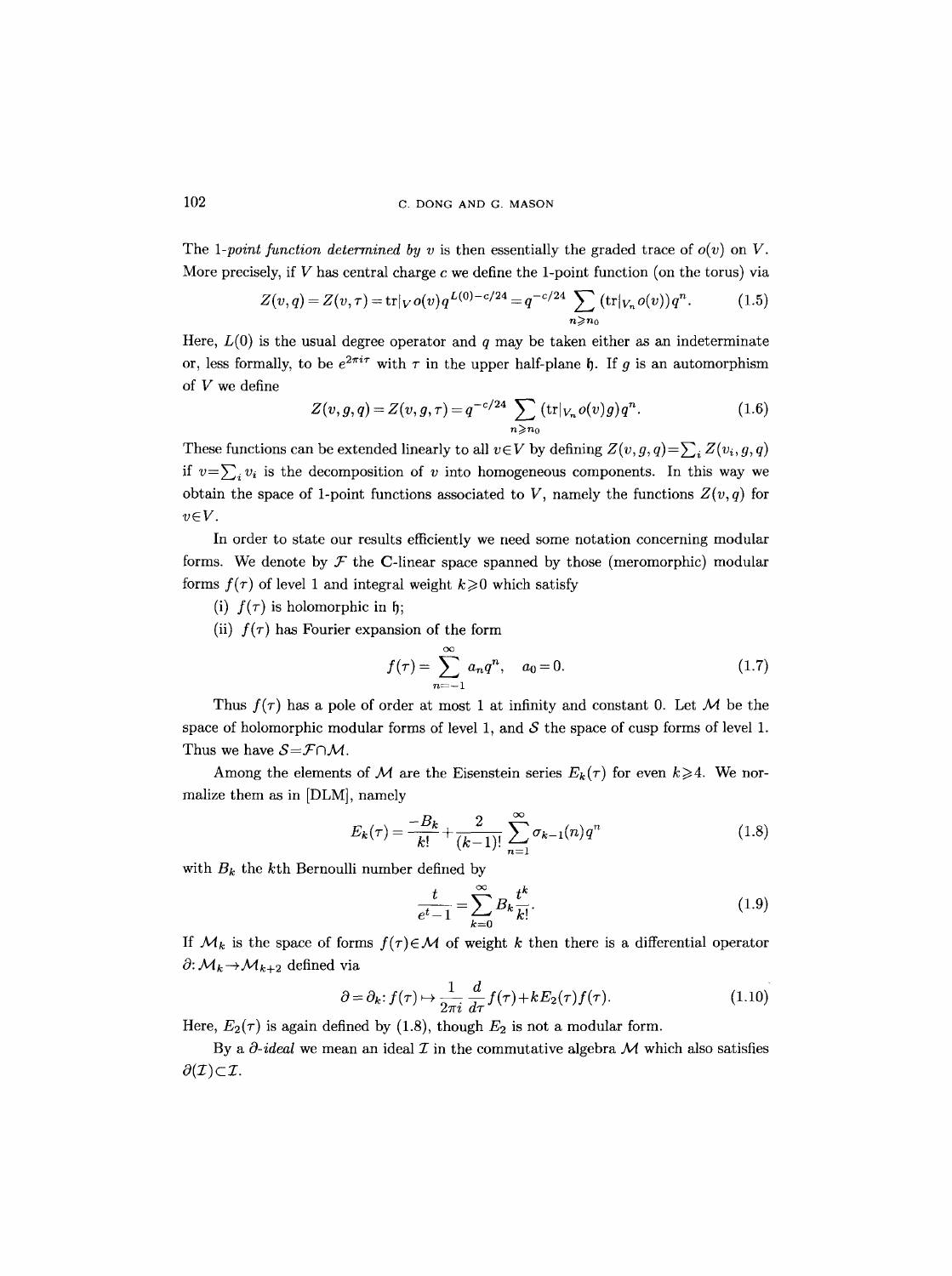THEOREM 1. Let  $V^{\natural}$  be the moonshine module. The space of 1-point functions associated to  $V^{\dagger}$  is precisely the linear space  $\mathcal F$  defined above.

As we will explain in due course, it is a consequence of results in [Z] (see also [DLM]) that all 1-point functions associated to vectors  $v \in V^{\natural}$  lie in  $\mathcal{F}$ . The new result here is therefore an existence result: for each  $f(\tau) \in \mathcal{F}$  there is a  $v \in V^{\dagger}$  such that  $Z(v, \tau) = f(\tau)$ .

Recall next that  $V^{\natural}$  is a direct sum of irreducible highest weight modules  $M(c, k)$ for the Virasoro algebra Vir. Here,  $c=24$  and for  $k>0$ ,  $M(c, k)$  is the Verma module generated by a highest weight vector  $v \in V_k^{\natural}$ . Thus  $L(n)v=0$  for all  $n>0$ , where  $L(n)$  are the usual generators for Vir, and  $L(0)v=kv$ .

The proof of Theorem 1 is facilitated by the next result.

PROPOSITION 2. Let  $v \in V_k^{\natural}$  be a highest weight vector of positive weight k. Then *the following hold:* 

(a)  $Z(v, \tau)$  *is a cusp form of weight k, possibly 0;* 

(b) The space of 1-point functions consisting of all  $Z(w, \tau)$  for w in the highest *weight module for* Vir *generated by v is the*  $\partial$ *-ideal generated by*  $Z(v, \tau)$ .

While Proposition 2 actually holds for a wide class of vertex operator algebras, our final result is more closely tied to the structure of  $V^{\natural}$ . It gives us a large set of highest weight vectors (for the Virasoro algebra) to which we can usefully apply the preceding proposition.

First recall that to each  $\lambda$  in the Leech lattice  $\Lambda$  there is a corresponding element  $e^{\lambda}$  in the group algebra  $\mathbf{C}[\Lambda]$  and an element, also denoted  $e^{\lambda}$ , in the vertex operator algebra  $V_{\Lambda}$  associated to  $\Lambda$ . See [B1], [FLM] and §4 below for more details. The relation of  $V_{\Lambda}$  to  $V^{\dagger}$  shows that  $e^{\lambda}+e^{-\lambda}$  can be considered as an element of both vertex operator algebras.

THEOREM 3. Let  $v(\lambda) = e^{\lambda} + e^{-\lambda}$  be as above and considered as an element of  $V^{\natural}$ . *Then*  $v(\lambda)$  *is a highest weight vector of weight*  $k = \frac{1}{2} \langle \lambda, \lambda \rangle$ , *and if*  $0 \neq \lambda \in 2\Lambda$  *then* 

$$
Z(v(\lambda),\tau) = \eta(\tau)^{12} \left\{ \left(\frac{1}{2}\Theta_1(\tau)\right)^{(\lambda,\lambda)-12} + \left(\frac{1}{2}\Theta_2(\tau)\right)^{(\lambda,\lambda)-12} - \left(\frac{1}{2}\Theta_3(\tau)\right)^{(\lambda,\lambda)-12} \right\}.
$$
 (1.11)

In (1.11),  $\eta(\tau)$  is the Dedekind eta-function, and  $\Theta_1, \Theta_2, \Theta_3$  are the usual Jacobi theta-functions (see, for example, [Ch, p. 69]).

If  $\Lambda_n = {\lambda \in \Lambda | \langle \lambda, \lambda \rangle = 2n}$  then  $\Lambda_2 = 0$ , so if  $0 \neq \lambda \in 2\Lambda$  then  $\frac{1}{2} \langle \lambda, \lambda \rangle = 4m$  with  $m \geq 2$ . If  $m=2$  then  $Z(v(\lambda),\tau)$  is a cusp form of level 1 and weight 8 by Proposition 2, and hence must be 0. Then (1.11) reduces to the identity  $\Theta_1(\tau)^4 + \Theta_2(\tau)^4 - \Theta_3(\tau)^4 = 0$ , which is well known in the theory of elliptic functions (loc. cit.). If  $m \geq 3$  then one can check that  $Z(v(\lambda), \tau) \neq 0$  (for example by looking at the coefficient of q in the Fourier expansion), so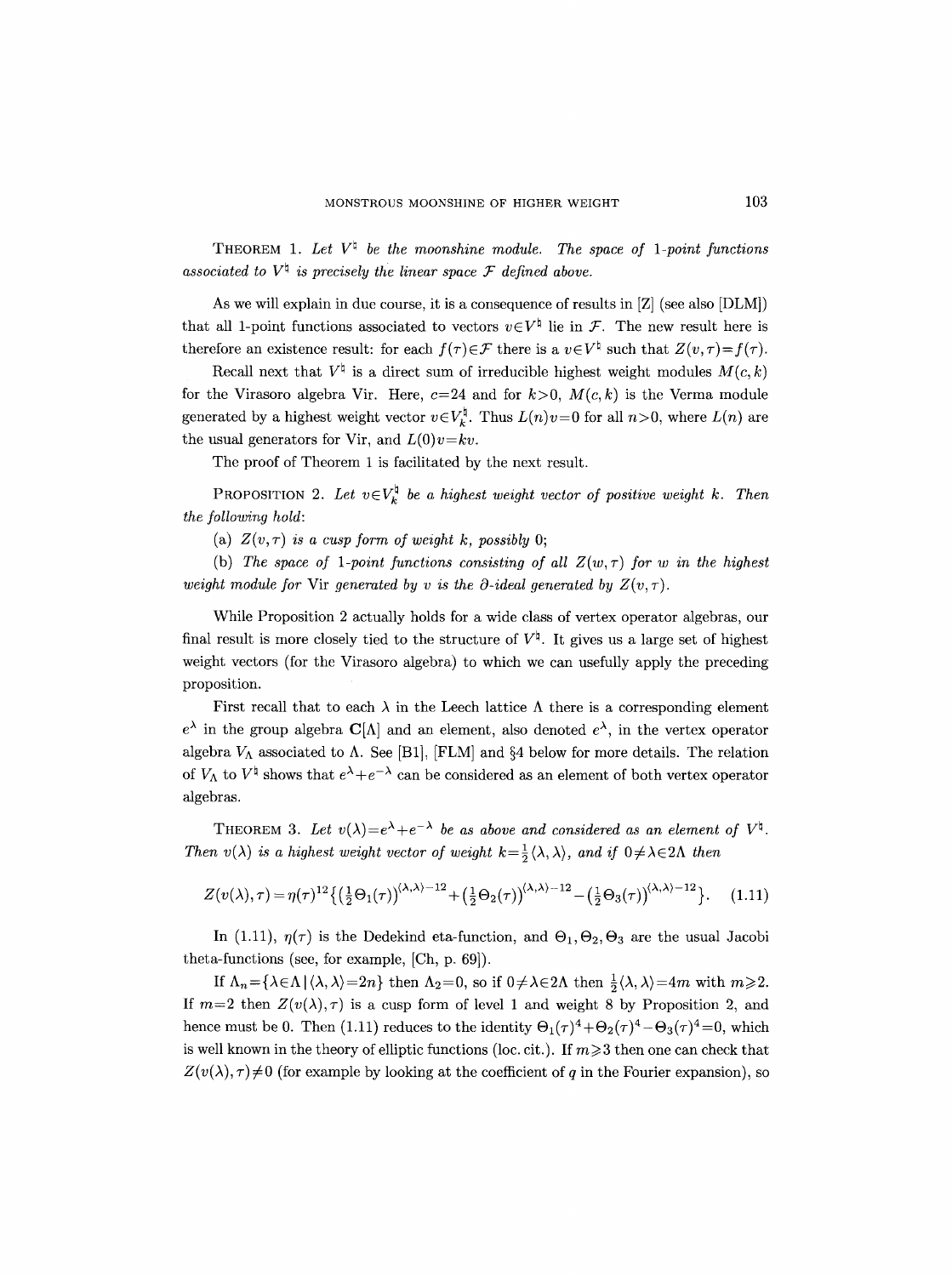104 C. DONG AND G. MASON

 $Z(v(\lambda),\tau)$  is a non-zero cusp form of level 1 and weight  $4m=12, 16, 20, \ldots$ . One knows (see, for example, [S]) that the cusp forms of level 1 and weights 12, 16, 20 are unique up to scalar (as are those of weight 18, 22 and 26), and given by  $\Delta(\tau)$ ,  $\Delta(\tau)E_4(\tau)$ ,  $\Delta(\tau)E_8(\tau)$ respectively, where  $\Delta(\tau)=\eta(\tau)^{24}$  is the discriminant. Once we know that  $\Delta(\tau)$  can be realized as a 1-point function  $Z(v, \tau)$  for some highest weight vector v, the fact that  $S = \mathcal{M}\Delta(\tau)$  (loc. cit.) together with Proposition 2 then shows that every  $f(\tau) \in S$  can be so realized. This in turn reduces the proof of Theorem 1 to dealing with forms which have a pole at infinity.

Our discussion so far has not taken into account the automorphisms g of  $V^{\dagger}$  (that is, elements of the monster). There are some general results, which follow from [DLM], which imply that if  $v \in V^{\natural}$  is homogeneous of weight k with respect to a certain operator  $L[0]$ , then  $Z(v, g, \tau)$  is a modular form of weight k for each  $g \in M$ . Moreover, the level is the same as that for the McKay-Thompson series  $Z(1,g,\tau)$  described in [CN] and proved in [B2]. We describe the precise subgroup of  $SL(2, \mathbb{Z})$  which fixes  $Z(v, g, \tau)$ in Theorem 6.1.

Group theorists may be disappointed to learn that if we fix v so that all  $Z(v, g, \tau)$ are modular forms of weight  $k$  then in general the Fourier coefficients of the forms (for varying g) do *not* define characters, or even generalized characters. This is so even if  $Z(v, 1, \tau)$  has integer coefficients. This does not mean, however, that these higher weight McKay Thompson series are of no arithmetic interest. If we combine our results with some calculations of Harada and Lang [HL], for example, we find that for each of the weights  $k=12, 16, 20$  there is a *unique* vector v in the moonshine module  $V^{\dagger}$  with the following properties:

(a) v is a highest weight vector for Vir which lies in  $V_k^{\natural}$  and is monster-invariant;

(b) The 1-point function  $Z(v, \tau) = q + ...$  is the unique normalized cusp form of level 1 and weight  $k$ .

Such a v may be obtained by averaging the vector  $v(\lambda)$  of Theorem 3 over the monster ( $\lambda \in 2\Lambda_m$ ,  $m=3, 4$  or 5). The unicity of such v makes them entirely analogous to the vacuum vector 1, and it is likely that the trace functions  $Z(v, g, \tau)$  are of particular interest in these cases.

We can understand the representation-theoretic meaning of the functions  $Z(v, g, \tau)$ as follows: since v is monster-invariant then each g commutes with the zero mode  $o(v)$ and its semi-simple part  $o(v)$ <sub>s</sub> with regard to its action on the homogeneous space  $V_r^{\sharp}$ . Thus if  $o(v)_s$  has distinct eigenvalues  $\lambda_1, ..., \lambda_t$  on  $V_n^{\dagger}$ , the corresponding eigenspaces  $V^{\sharp}_{n,1}, ..., V^{\sharp}_{n,t}$  are monster modules and the  $(n-1)$ th Fourier coefficient of  $Z(v, g, \tau)$  is equal to  $\sum_{i=1}^t \lambda_i \operatorname{tr}_{V_{n,i}^\dagger} g$ .

We complete our discussion with two conjectures: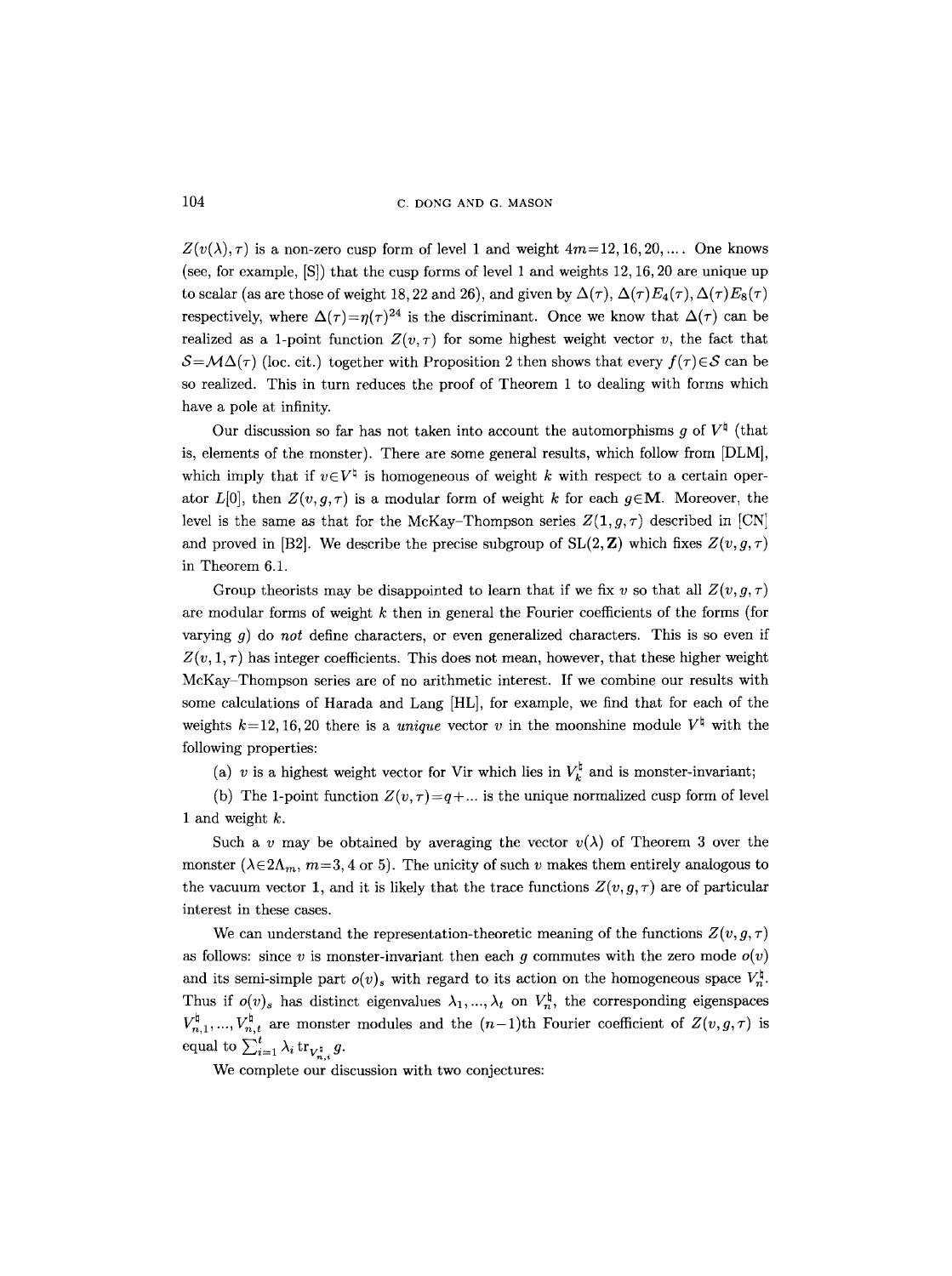(A) For each cusp form  $f(\tau) \in S$  of weight k there is a (monster-invariant) highest weight vector  $v \in V_k^{\natural}$  with  $Z(v, \tau) = f(\tau);$ 

(B) If  $Z(v, \tau)$  is a cusp form then so is  $Z(v, g, \tau)$  for each monster element g.

The paper is organized as follows: In  $\S2$  we review the required results from the theory of vertex operator algebras and prove Proposition 2. In  $\S$ 3 we reduce the proof of Theorem 1 to that of Theorem 3, which is proved by lengthy calculation in  $\S 4$ . In  $\S 5$ we give an equivariant version of formula (1.11), that is, we calculate  $Z(v(\lambda), g, \tau)$  for various elements  $q \in M$ , namely those that lie in the centralizer of a central involution, and in §6 we describe the invariance group of  $Z(v, g, \tau)$  in SL(2, **Z**).

Background from the theory of elliptic functions and modular forms can be found in [Ch] and [S], for example.

We thank Chris Cummins for useful comments on a prior version of this paper.

### 2. Proof of Proposition 2

We start by recalling some results from  $[Z]$ . If V is a vertex operator algebra as in (1.1) then there is a second VOA structure  $(V, Y[\cdot, \cdot])$  defined on V with vertex operator  $Y[v, z]$ . The two VOAs are related by a change of variables and have the same vacuum vector 1 and central charge c. The conformal vectors are distinct, however, and we denote the standard Virasoro generators for the second VOA by *L[n].* The relation between the  $L(n)$  and  $L[n]$  (cf. [Z]) shows that both Virasoro algebras have the *same* highest weight vectors  $v$ .

A most important identity for us is the following (cf.  $[Z]$  and  $[DLM, equation (5.8)]$ ): if  $w \in V$  then

$$
Z(L[-2]w,\tau) = \partial Z(w,\tau) + \sum_{l=2}^{\infty} E_{2l}(\tau) Z(L[2l-2]w,\tau)
$$
\n(2.1)

where we are using the notation of  $\S1$ . We should emphasize that it is a consequence of the main results of  $[Z]$  and  $[DLM]$  that if v is homogeneous of weight k with respect to  $L[0]$ , where we are taking  $V=V^{\dagger}$  to be the moonshine module, then the trace function  $Z(v, \tau)$  is indeed a meromorphic modular form of level 1 which lies in the space  $\mathcal F$  defined in (1.7).

It is also shown in  $[Z]$  (cf.  $[DLM,$  equation  $(5.1)]$ ) that the following holds:

$$
Z(L[-1]w, \tau) = 0 \quad \text{for all } w \in V. \tag{2.2}
$$

We turn to the proof of Proposition 2, beginning with part (a), which is elementary. Namely, from the creation axiom

$$
\lim_{z\to 0}Y(v,z)\mathbf{1}=v,
$$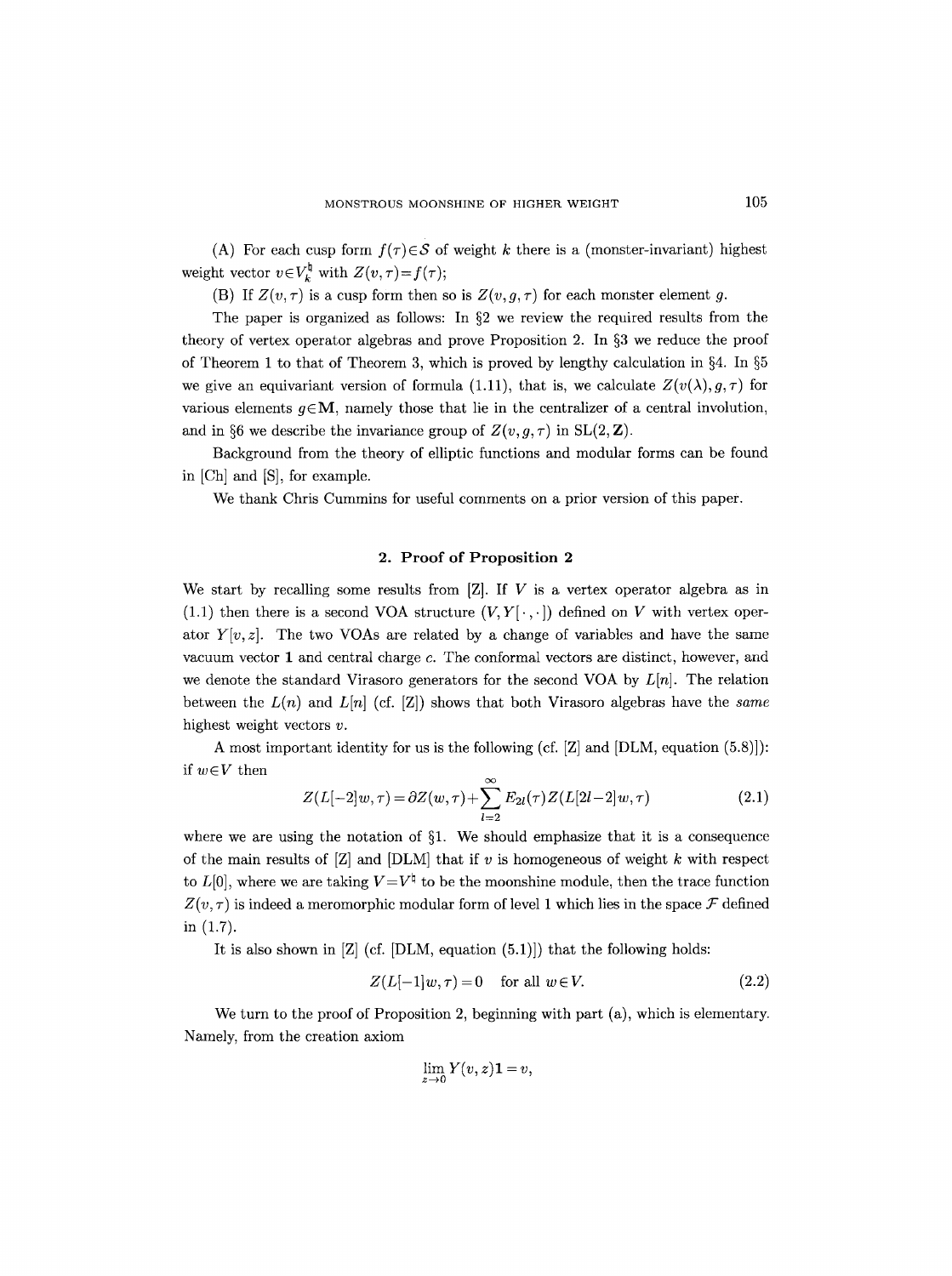we get  $v(n)$ **1**=0 if  $n \ge 0$ . So if  $v \in V_k$  with  $k>0$  then  $o(v)$ **1**=0, in which case we see that

$$
Z(v,\tau) = q^{-1} \sum_{n=2}^{\infty} \text{tr}|_{V_n} o(v) q^n
$$

is a modular form of level 1, holomorphic in  $\mathfrak h$  with a zero of order at least 1 at  $\infty$ . So indeed  $Z(v, \tau)$  is a cusp form, as asserted in Proposition 2(a).

We turn to the proof of (b) of Proposition 2, which is established by a systematic use of equations (2.1) and (2.2). Let  $v \in V_k$  be a highest weight vector. By a *descendant* of v we will mean a vector of the form  $L[n_1] \dots L[n_t]v$  with each  $n_i \leq 0$ , or any linear combination of such vectors; we write  $v \rightarrow w$  if w is a descendant of v.

Let  $I=\langle Z(w,\tau)|v\rightarrow w\rangle$  be the linear span of the indicated forms, and let J be the  $\partial$ -ideal generated by  $Z(v, \tau)$ . We must prove that  $I = J$ .

First we show that  $I\subset J$ . We do this by proving by induction on wt[w] (the weight of w, homogeneous with respect to the second Virasoro algebra) that  $Z(w, \tau) \in J$ . Because  $L[-1]$  and  $L[-2]$  generate  $L[-n]$  for all  $n>0$ , we may take w in the form  $w=L[n_1]...L[n_t]v$  with each  $n_i=-1$  or  $-2$ . If  $n_1=-1$  then  $Z(w,\tau)=0$  by (2.2), so we may take  $n_1=-2$ . So  $w=L[-2]x$  where  $x=L[n_2]... L[n_t]v$  has weight equal to wt[w]-2.

By  $(2.1)$  we have

$$
Z(w,\tau) = \partial Z(x,\tau) + \sum_{l=2}^{\infty} E_{2l}(\tau) Z(L[2l-2]x,\tau).
$$
 (2.3)

Since  $v \rightarrow x$  and  $v \rightarrow L[2k-2]x$ , induction tells us that  $Z(x, \tau)$  and  $Z(L[2l-2]x, \tau)$  both lie in J, whence so does the right-hand side of (2.3) since J is a  $\partial$ -ideal. So indeed  $Z(w, \tau)$ lies in J.

Next we show that I is also a  $\partial$ -ideal. Since  $Z(v, \tau)$  is in I it follows from this that  $J \subset I$  and hence that  $I = J$ , as required.

Let  $r \geq 1$  with  $v \to w$  and consider the vector  $x = L[-2]L[-1]^{2r}w$ . If  $2l-2<2r$  then  $L[2l-2]L[-1]^{2r}w$  can be written as a linear combination of vectors of the shape  $L[-1]u$ for some u. Thus (2.2) tells us that  $Z(L[2l-2]L[-1]^{2r}w, \tau) = 0$  if  $2l-2<2r$ . Now by (2.1) we get

$$
Z(x,\tau) = \sum_{l=r+1}^{\infty} E_{2l}(\tau) Z(L[2l-2]L[-1]^{2r}w,\tau).
$$
 (2.4)

Assuming that  $w$  is homogeneous with respect to the second Virasoro algebra, it follows in the same way that  $Z(L[2r]L[-1]^{2r}w,\tau)$  is a non-zero multiple of  $Z(w,\tau)$ . If l>r+1 then  $L[2l-2]L[-1]^{2r}w$  has weight less than that of w, while if also  $v=w$  then  $L[2l-2]L[-1]^{2r}v=0$ . Thus (2.4) now reads

$$
Z(x,\tau) = \alpha E_{2r+2}(\tau) Z(w,\tau) + \sum_{l=r+2}^{\infty} E_{2l}(\tau) Z(u_l,\tau)
$$
\n(2.5)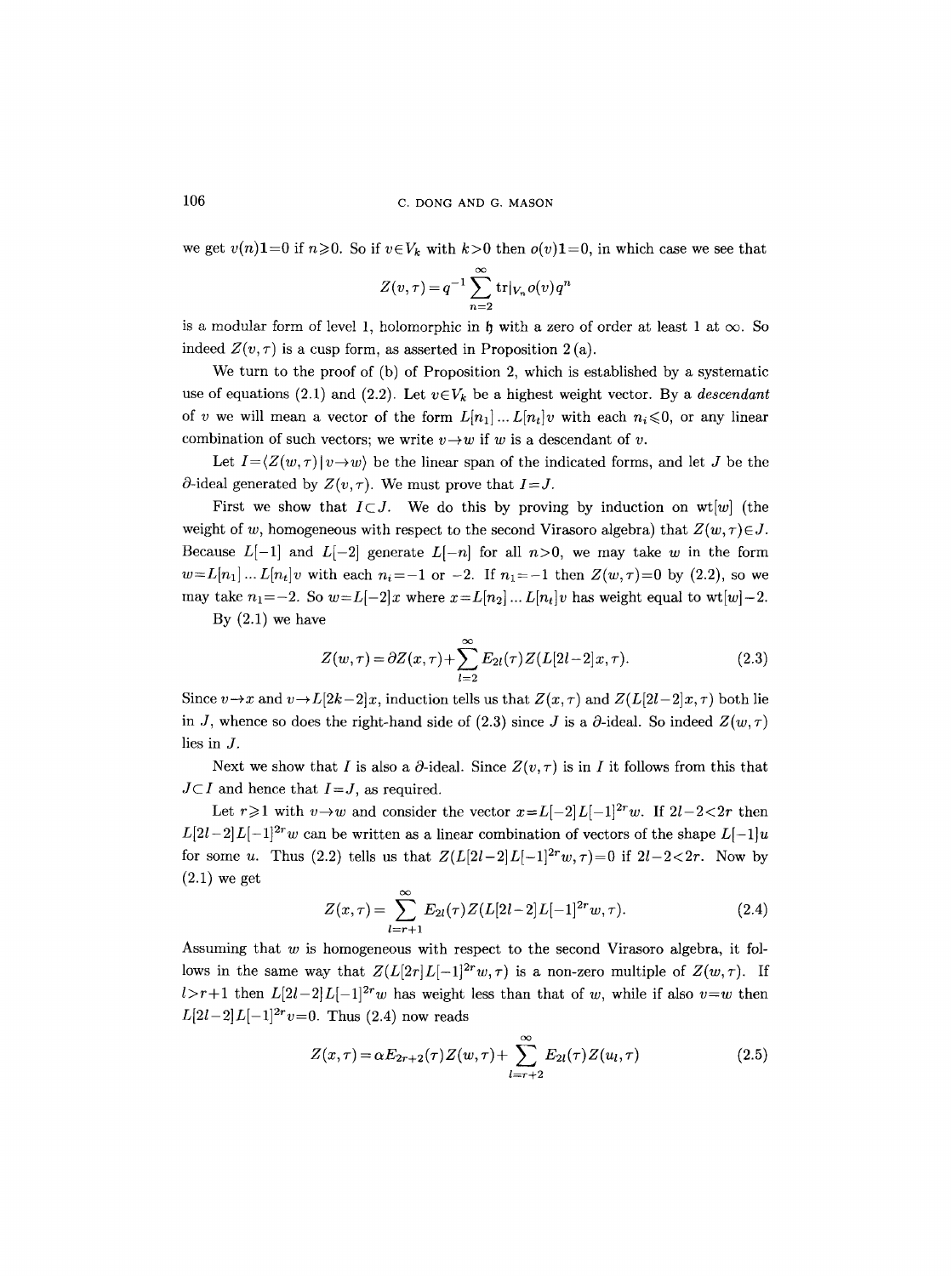where  $v \rightarrow u_l$ ,  $wt[u_l] \ll wt[w]$  and  $\alpha$  is a non-zero scalar. From (2.5) and what we have said it follows by induction on wt[w] that  $E_{2r+2}(\tau)Z(w, \tau)$  lies in I whenever  $r \geq 1$ . Since the forms  $E_{2r+2}(\tau)$  generate the space M of modular forms (in fact,  $E_4(\tau)$  and  $E_6(\tau)$ ) suffice), it follows that I is an ideal in M. But then (2.1) shows that  $\partial Z(w, \tau)$  lies in I whenever  $v \rightarrow w$ , so I is a  $\partial$ -ideal. This completes the proof of Proposition 2(b).

### 3. Trace functions with a pole

In this section we prove

PROPOSITION 3.1. *Let k be a non-negative integer. Then the trace function*   $Z(L[-2]^{k}1,\tau)$  is non-zero, and more precisely has a q-expansion of form  $\epsilon q^{-1} + ...$  where  $(-1)^k \varepsilon > 0$ .

Set  $w = L[-2]^k$ **1**. Note that the truth of the proposition shows that  $Z(w, \tau)$  is a form of level 1 and weight 2k which is non-zero with a pole at  $\infty$ . If we have two such trace functions of the same weight and the same residue at  $\infty$  then they differ by a cusp form. So together with Proposition 2, this reduces the proof of Theorem 1 to showing that  $\Delta(\tau)$ , say, can be realized as a trace function. As we have pointed out in §1, this is implicit in the statement of Theorem 3.

We turn to the proof of Proposition 3.1, using induction on k. The case  $k=0$  is obvious. Set  $x=L[-2]^{k-1}$ **1**, so that  $w=L[-2]x$ . By (2.1) and (1.10) we get

$$
Z(w,\tau) = q \frac{d}{dq} Z(x,\tau) + \sum_{l=1}^{\infty} E_{2l}(\tau) Z(L[2l-2]x,\tau).
$$
 (3.1)

Now by another induction argument using the Virasoro relations, we easily find that if  $l \geq 1$  then there is an identity of the form

$$
L[2l-2]x = n_l L[-2]^{k-l} 1 \tag{3.2}
$$

where  $n_l$  is positive and the right-hand side is interpreted as 0 if  $l > k$ .

From (1.8), the q-expansion of  $E_{2l}(\tau)$  begins

$$
-\frac{B_{2l}}{(2l)!}+\dots
$$

and it is easily seen from (1.9) that we have

$$
(-1)^{l+1}B_{2l} > 0.\t\t(3.3)
$$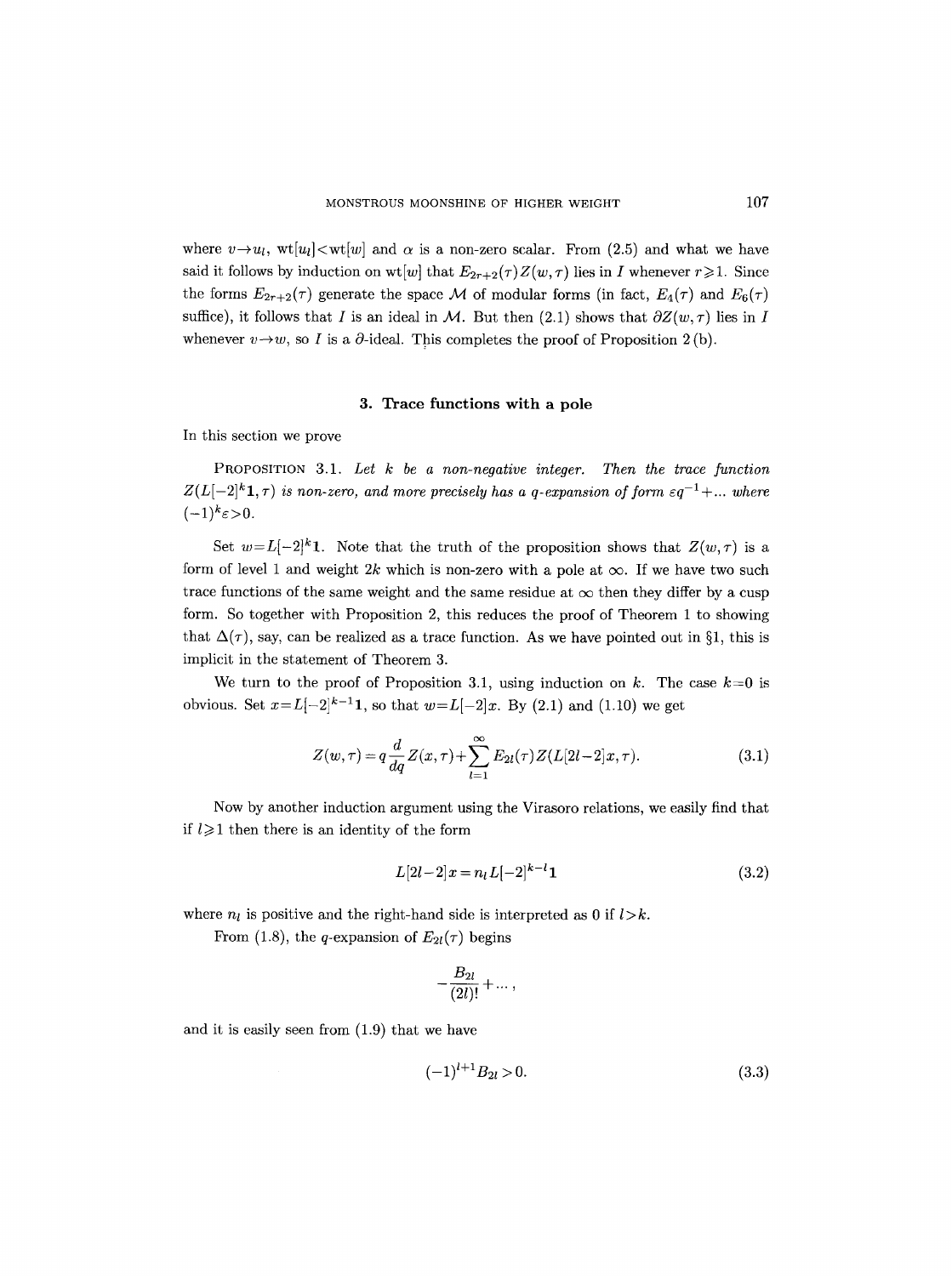By induction we have  $Z(L[-2]^r1, \tau) = \varepsilon(r)q^{-1} + ...$  with  $(-1)^r \varepsilon(r) > 0$  for  $0 \le r < k$ . It follows that the coefficient of  $q^{-1}$  on the right-hand side of (3.1) is equal to

$$
-\varepsilon(k-1) - \sum_{l=1}^{k} \frac{B_{2l}}{(2l)!} n_l \varepsilon(k-l)
$$
  
=  $(-1)^k \left\{ (-1)^{k-1} \varepsilon(k-1) + \sum_{l=1}^{k} (-1)^{l+1} \frac{B_{2l}}{(2l)!} n_l (-1)^{k-l} \varepsilon(k-l) \right\}.$ 

Prom what we have said, the sum of the terms in the braces is positive, so Proposition 3.1 is proved.  $\Box$ 

#### **4. Proof of Theorem 3**

We have reduced the proof of Theorem 1 to that of Theorem 3, which we carry out in this section.

We first take over *en bloc* the notation of [FLM] with regard to the lattice VOA  $V_A$ and associated vertex operators, where  $\Lambda$  is the Leech lattice. In particular,  $\mathfrak{h} = \mathbb{C} \otimes_{\mathbb{Z}} \Lambda$ ;  $\hat{\mathfrak{h}}_{\mathbf{Z}}$  is the corresponding Heisenberg algebra;  $M(1)$  is the associated irreducible induced module for  $\hat{\mathfrak{h}}_z$  such that the canonical central element of  $\hat{\mathfrak{h}}_z$  acts as 1;  $V_\Lambda = M(1) \otimes \mathbf{C}[\Lambda]$ ;

$$
Y(e^{\alpha}, z) = E^{-}(-\alpha, z) E^{+}(-\alpha, z) e_{\alpha} z^{\alpha}
$$

is the vertex operator associated to  $\alpha \in \Lambda$  where

$$
E^{\pm}(\alpha, z) = \exp\bigg(\sum_{n \in \mathbf{N}} \frac{\alpha(\pm n)}{\pm n} z^{\mp n}\bigg)
$$

for  $\alpha \in \mathfrak{h}$  and  $e_{\alpha}$  acts on  $\mathbf{C}[\Lambda]$  by

$$
e_{\alpha}: e^{\beta} \mapsto \varepsilon(\alpha, \beta) e^{\alpha + \beta}
$$

where  $\varepsilon(\cdot,\cdot)$  is a bilinear 2-cocycle of  $\Lambda$  with values in  $\{\pm 1\}$ ; t is the automorphism of  $V_{\Lambda}$  of order 2 induced from the  $(-1)$ -isometry of  $\Lambda$  such that  $te^{\alpha} = e^{-\alpha}$ ; t acts on  $M(1)$ by  $t(\beta_1(-n_1)... \beta_k(-n_k)) = (-1)^k \beta_1(-n_1)... \beta_k(-n_k)$  for  $\beta_i \in \mathfrak{h}$  and  $n_i > 0$ .

For a t-stable subspace W of  $V_{\Lambda}$  we define  $W^{\pm}$  to be the eigenspaces of t with eigenvalues  $\pm 1$ . We start by considering the action of  $Y(e^{\alpha}+e^{-\alpha}, z)$  on  $V_{\Lambda}^{+}$ . Thus  $V_{\Lambda}^{+}$  is spanned by elements of the form

$$
v \otimes e^{\beta} + tv \otimes e^{-\beta}, \tag{4.1}
$$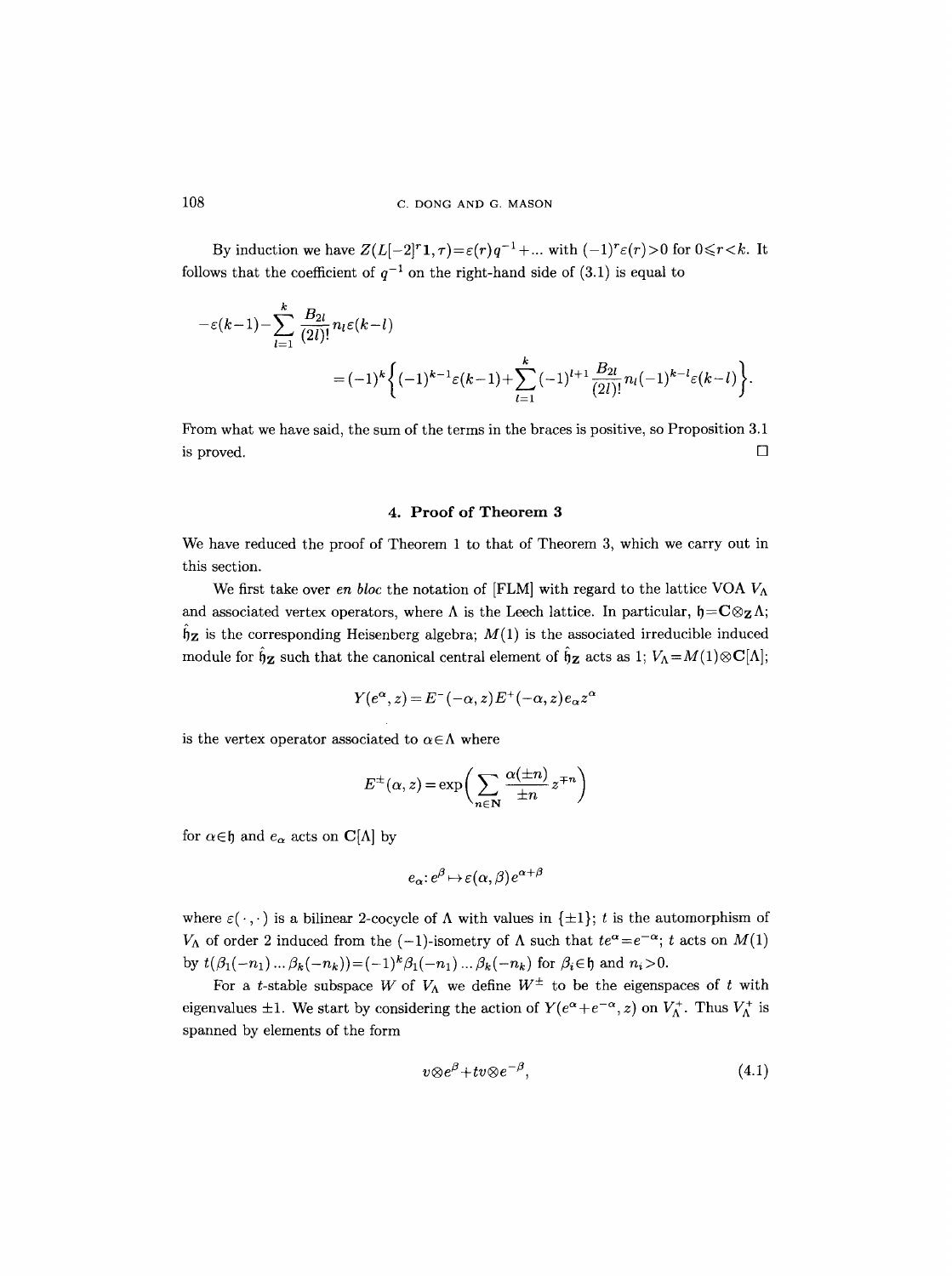and we have

$$
Y(v(\alpha), z)(v \otimes e^{\beta} + tv \otimes e^{-\beta}) = z^{\langle \alpha, \beta \rangle} E^{-}(-\alpha, z) E^{+}(-\alpha, z) v \otimes \varepsilon(\alpha, \beta) e^{\alpha + \beta} + z^{-\langle \alpha, \beta \rangle} E^{-}(-\alpha, z) E^{+}(-\alpha, z) tv \otimes \varepsilon(\alpha, -\beta) e^{\alpha - \beta} + z^{-\langle \alpha, \beta \rangle} E^{-}(\alpha, z) E^{+}(\alpha, z) v \otimes \varepsilon(-\alpha, \beta) e^{-\alpha + \beta} + z^{\langle \alpha, \beta \rangle} E^{-}(\alpha, z) E^{+}(\alpha, z) tv \otimes \varepsilon(-\alpha, -\beta) e^{-\alpha - \beta}.
$$
\n(4.2)

From this we see that non-zero contributions to the trace on  $V_{\Lambda}^+$  can arise only when  $\alpha \in 2\Lambda$ , and more precisely when  $\alpha = \pm 2\beta$  in (4.2).

For  $\beta \in \Lambda$  we set

$$
V(\beta) = M(1) \otimes (\mathbf{C}e^{\beta} + \mathbf{C}e^{-\beta})
$$

which is t-stable. So the trace of  $o(v(\lambda))$  on  $V_{\Lambda}^+$  is equal to the trace of  $o(v(\lambda))$  on  $V(\alpha)^+$ where  $\lambda = 2\alpha \in \Lambda$ , which we now assume. Clearly  $v(\lambda)$  is a highest weight vector with weight  $\frac{1}{2}\langle \lambda, \lambda \rangle$ .

Note that  $\varepsilon(\pm \lambda, \pm \alpha) = 1$ . It follows from (4.2) that only expressions of the form

$$
z^{-2\langle\alpha,\alpha\rangle}(E^{-}(-2\alpha,z)E^{+}(-2\alpha,z)tv\otimes e^{\alpha}+E^{-}(2\alpha,z)E^{+}(2\alpha,z)v\otimes e^{-\alpha})\qquad(4.3)
$$

contribute to the trace. Thus we are essentially reduced to computing the trace of the degree-zero operators of  $E^{-}(-2\alpha, z)E^{+}(-2\alpha, z)$  and  $E^{-}(2\alpha, z)E^{+}(2\alpha, z)$  on  $M(1)$ .

Let  $A = C\lambda$  and  $\mathfrak{h} = A \perp B$  be an orthogonal direct sum. Then we have  $M(1) = S(\hat{\mathfrak{h}}^-)$  $S(\hat{A}^{-})\otimes S(\hat{B}^{-})$ . Let x be a formal variable and define  $x^N \in (End M(1))[x]$  such that  $x^N(\alpha_1(-n_1)\dots\alpha_k(-n_k))=x^k\alpha_1(-n_1)\dots\alpha_k(-n_k)$  for  $\alpha_i\in\mathfrak{h}$  and  $n_i>0$ . Set

$$
E^{-}(\pm\lambda,z)E^{+}(\pm\lambda,z)=\sum_{n\in\mathbf{Z}}E^{\pm}(n)z^{-n}.
$$

LEMMA 4.1. *We have* 

$$
\operatorname{tr} E^{\pm}(0) q^{L(0)} x^N|_{S(\hat{A}^-)} = \frac{\exp(\sum_{n>0} - \langle \lambda, \lambda \rangle x q^n / n(1 - x q^n))}{\prod_{n>0} (1 - x q^n)}.
$$
(4.4)

*Proof.* Note that  $S(\hat{A}^{-})$  has a basis

$$
\{\lambda(-n)^{k_n}\dots\lambda(-1)^{k_1}\,|\,k_i\geqslant 0,\,n\geqslant 1\}.
$$

In order to compute the trace it suffices to compute the coefficients of  $\lambda(-n)^{k_n} \dots \lambda(-1)^{k_1}$ in  $E(0)^{\pm} \lambda(-n)^{k_n} \dots \lambda(-1)^{k_1}$ , that is, we need to compute the projection

$$
P_{k_1,\ldots,k_n}:E(0)^{\pm}\lambda(-n)^{k_n}\ldots\lambda(-1)^{k_1}\to\mathbf{C}\lambda(-n)^{k_n}\ldots\lambda(-1)^{k_1}.
$$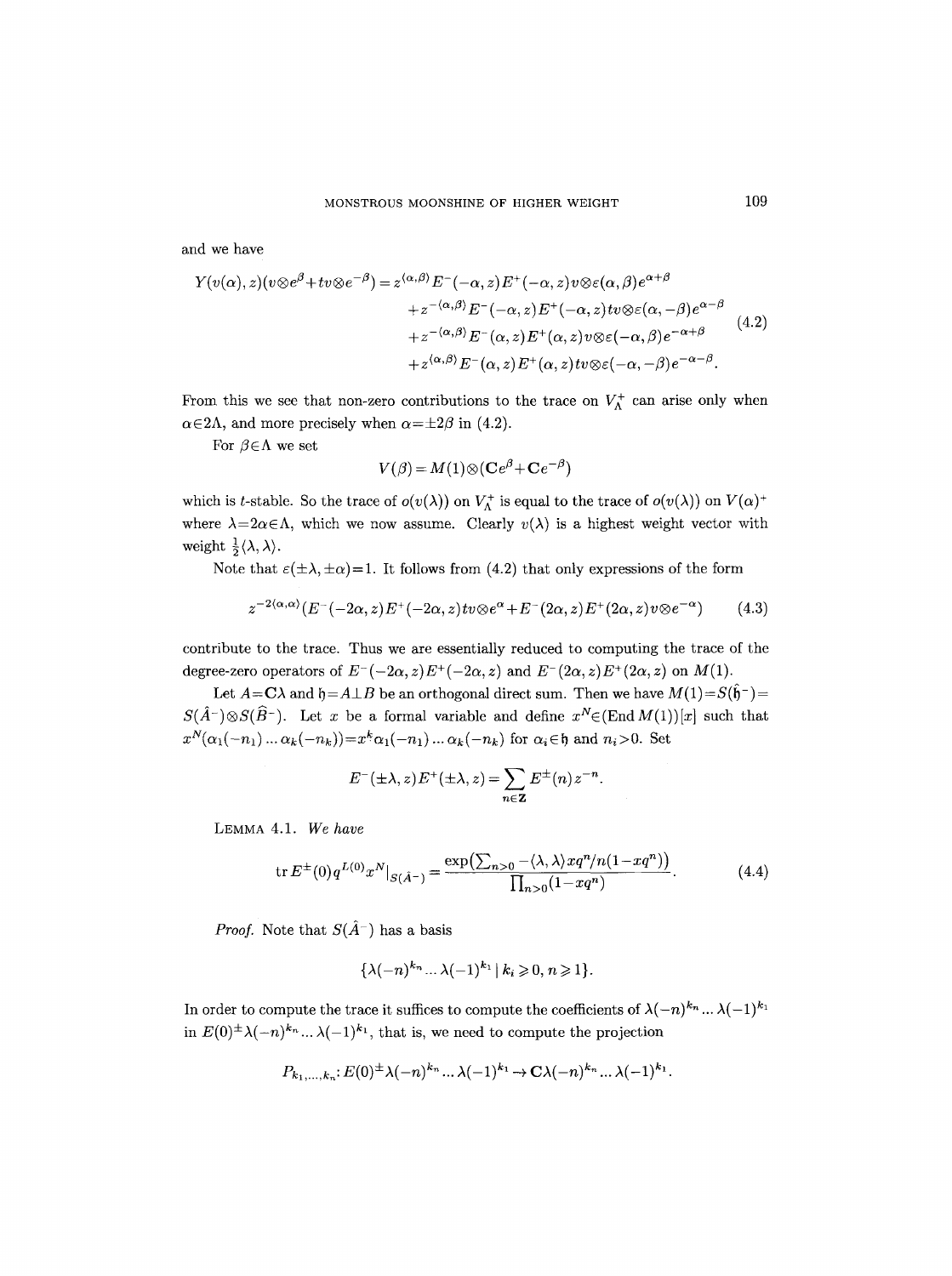110 C. DONG AND G. MASON

Recall that

$$
[\lambda(s),\lambda(t)]=s\langle\lambda,\lambda\rangle\delta_{s+t,0}
$$

for  $s, t \in \mathbb{Z}$ . Then

$$
P_{k_1,...,k_n} E(0)^{\pm} \lambda(-n)^{k_n} ... \lambda(-1)^{k_1}
$$
  
=  $\sum_{p_i \leq k_i} (-1)^{p_1 + ... + p_n} \frac{\lambda(-1)^{p_1}}{p_1!} ... \frac{\lambda(-n)^{p_n}}{n^{p_n} p_n!} \frac{\lambda(1)^{p_1}}{p_1!} ... \frac{\lambda(n)^{p_n}}{n^{p_n} p_n!} \lambda(-n)^{k_1} ... \lambda(-1)^{k_1}$   
=  $\sum_{p_i \leq k_i} (-1)^{p_1 + ... + p_n} \left( \prod_{i=1}^n \frac{\langle \lambda, \lambda \rangle^{p_i} i^{p_i} k_i(k_i-1) ... (k_i - p_i + 1)}{(p_i!)^2 i^{2p_i}} \right) \lambda(-n)^{k_1} ... \lambda(-1)^{k_1}$   
=  $\sum_{p_i \leq k_i} \left( \prod_{i=1}^n \frac{\binom{k_i}{p_i}}{p_i!} \left( \frac{-\langle \lambda, \lambda \rangle}{i} \right)^{p_i} \right) \lambda(-n)^{k_1} ... \lambda(-1)^{k_1}$ .

Thus

$$
\operatorname{tr} E^{\pm}(0) q^{L(0)} x^N \big|_{S(\hat{A}^{-})} = \sum_{n \geq 1} \sum_{k_i, p_i \geq 0} \left( \prod_{i=1}^n \frac{\binom{k_i}{p_i}}{p_i!} \left( \frac{-\langle \lambda, \lambda \rangle}{i} \right)^{p_i} \right) q^{k_1 + 2k_2 + \dots + nk_n} x^{k_1 + \dots + k_n}
$$

$$
= \prod_{i \geq 1} \left( \sum_{k_i, p_i \geq 0} \frac{\binom{k_i}{p_i}}{p_i!} \left( \frac{-\langle \lambda, \lambda \rangle}{i} \right)^{p_i} q^{ik_i} x^{k_i} \right).
$$

Note that if  $y$  is a formal variable and  $s$  is a non-negative integer then

$$
\sum_{m\geqslant s} \binom{m}{s} y^m = y^s \sum_{m=0}^{\infty} \binom{s+m}{s} y^m = y^s \sum_{m=0}^{\infty} \binom{s+m}{m} y^m = \frac{y^s}{(1-y)^{1+s}}.
$$

Then for any  $p_i\!\geqslant\!0$  we have

$$
\sum_{k_i \geqslant 0} \binom{k_i}{p_i} (xq^i)^{k_i} = \frac{(xq^i)^{p_i}}{(1 - xq^i)^{1 + p_i}}.
$$

Hence

$$
\operatorname{tr} E^{\pm}(0) q^{L(0)} x^N|_{S(\hat{A}^{-})} = \prod_{i \geq 1} \sum_{p_i \geq 0} \frac{1}{(1 - xq^i)} \frac{1}{p_i!} \left( \frac{-\langle \lambda, \lambda \rangle x q^i}{i(1 - xq^i)} \right)^{p_i}
$$

$$
= \prod_{n \geq 1} \frac{1}{(1 - xq^n)} \exp\left( \frac{-\langle \lambda, \lambda \rangle x q^n}{n(1 - xq^n)} \right)
$$

$$
= \prod_{m=1}^{\infty} \frac{1}{(1 - xq^m)} \exp\left( \sum_{n=1}^{\infty} \frac{-\langle \lambda, \lambda \rangle x q^n}{n(1 - xq^n)} \right),
$$

as desired.  $% \alpha$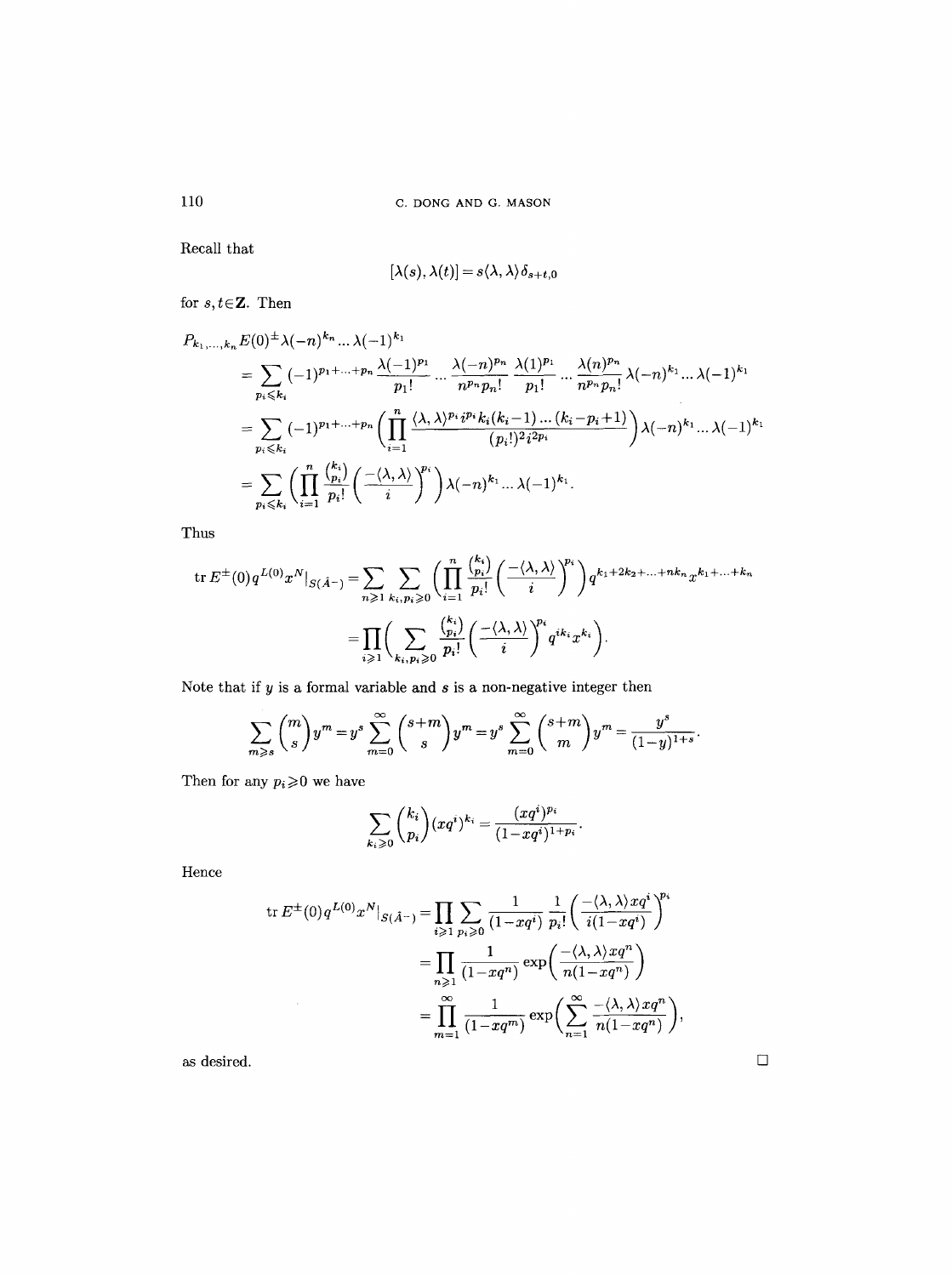LEMMA 4.2. *We have* 

$$
\text{tr}\, E^{\pm}(0) q^{L(0)} x^N |_{M(1)} = \frac{\exp\left(\sum_{n>0} - \langle \lambda, \lambda \rangle x q^n / n(1 - x q^n) \right)}{\prod_{n>0} (1 - x q^n)^{24}}.
$$
 (4.5)

*Proof.* Since  $M(1) = S(\hat{A}^{-}) \otimes S(\hat{B}^{-})$  and  $E^{\pm}(0)$  commute with  $\beta(n)$  for  $\beta \in B$  and  $n \in \mathbb{Z}$ , we immediately have

$$
\mathrm{tr} \, E^{\pm}(0) q^{L(0)} x^N |_{M(1)} = \mathrm{tr} \, E^{\pm}(0) q^{L(0)} x^N |_{S(\hat{A}^-)} \, \mathrm{tr} \, q^{L(0)} x^N |_{S(\hat{B}^-)}
$$

and also

$$
\operatorname{tr} q^{L(0)} x^N|_{S(\widehat{B}^-)} = \frac{1}{\prod_{n>0} (1-xq^n)^{23}}.
$$

The lemma now follows from Lemma 4.1.  $\Box$ 

Set  $f(q, x) = \text{tr } E^{\pm}(0) q^{L(0)} x^N |_{M(1)}$ . Then one can easily see that

$$
\text{tr}\, E^{\pm}(0) q^{L(0)}|_{M(1)^{+}} = \frac{1}{2} (f(q, 1) + f(q, -1)),
$$
\n
$$
\text{tr}\, E^{\pm}(0) q^{L(0)}|_{M(1)^{-}} = \frac{1}{2} (f(q, 1) - f(q, -1)).
$$
\n(4.6)

LEMMA 4.3. *The contribution of*  $V_{\Lambda}^{+}$  *to*  $Z(v(\lambda), \tau)$  *is* 

$$
q^{\langle\lambda,\lambda\rangle/8-1} \prod_{n=1}^{\infty} \frac{(1-q^n)^{24}}{(1-q^{2n})^{24}} \prod_{n=1}^{\infty} \frac{(1-q^{2n})^{2\langle\lambda,\lambda\rangle}}{(1-q^n)^{\langle\lambda,\lambda\rangle}} = \frac{\eta(2\tau)^{2\langle\lambda,\lambda\rangle-24}}{\eta(\tau)^{\langle\lambda,\lambda\rangle-24}}.
$$
 (4.7)

*Proof.* We have already seen that

$$
\operatorname{tr} o(v(\lambda))q^{L(0)}|_{V_{\Lambda}^{+}}=\operatorname{tr} o(v(\lambda))q^{L(0)}|_{V(\alpha)^+}.
$$

Clearly,  $q^{L(0)}e^{\pm\alpha} = q^{\langle\lambda,\lambda\rangle/8}e^{\pm\alpha}$ . From the proof of Lemma 4.1 we see that  $E^{\pm}(0)$  have the same eigenvectors and the corresponding eigenvalues are also the same. It follows from (4.3), (4.5) and (4.6) that

$$
\begin{split} \operatorname{tr} o(v(\lambda)) q^{L(0)} |_{V(\alpha)^+} &= q^{\langle \lambda, \lambda \rangle / 8} (E^\pm(0) q^{L(0)} |_{M(1)^+} - \operatorname{tr} E^\pm(0) q^{L(0)} |_{M(1)^-}) \\ &= q^{\langle \lambda, \lambda \rangle / 8} f(q, -1) = q^{\langle \lambda, \lambda \rangle / 8} \frac{\exp\bigl(\sum_{n > 0} \langle \lambda, \lambda \rangle q^n / n (1 + q^n) \bigr)}{\prod_{n > 0} (1 + q^n)^{24}}. \end{split}
$$

Next note that

$$
\sum_{n>0} \frac{q^n}{n(1+q^n)} = \sum_{n=1}^{\infty} \frac{q^n}{n} \sum_{i=0}^{\infty} (-1)^i q^{in} = -\sum_{i=1}^{\infty} (-1)^i \sum_{n=1}^{\infty} \frac{q^{in}}{n} = \sum_{n=1}^{\infty} (-1)^n \log(1-q^n).
$$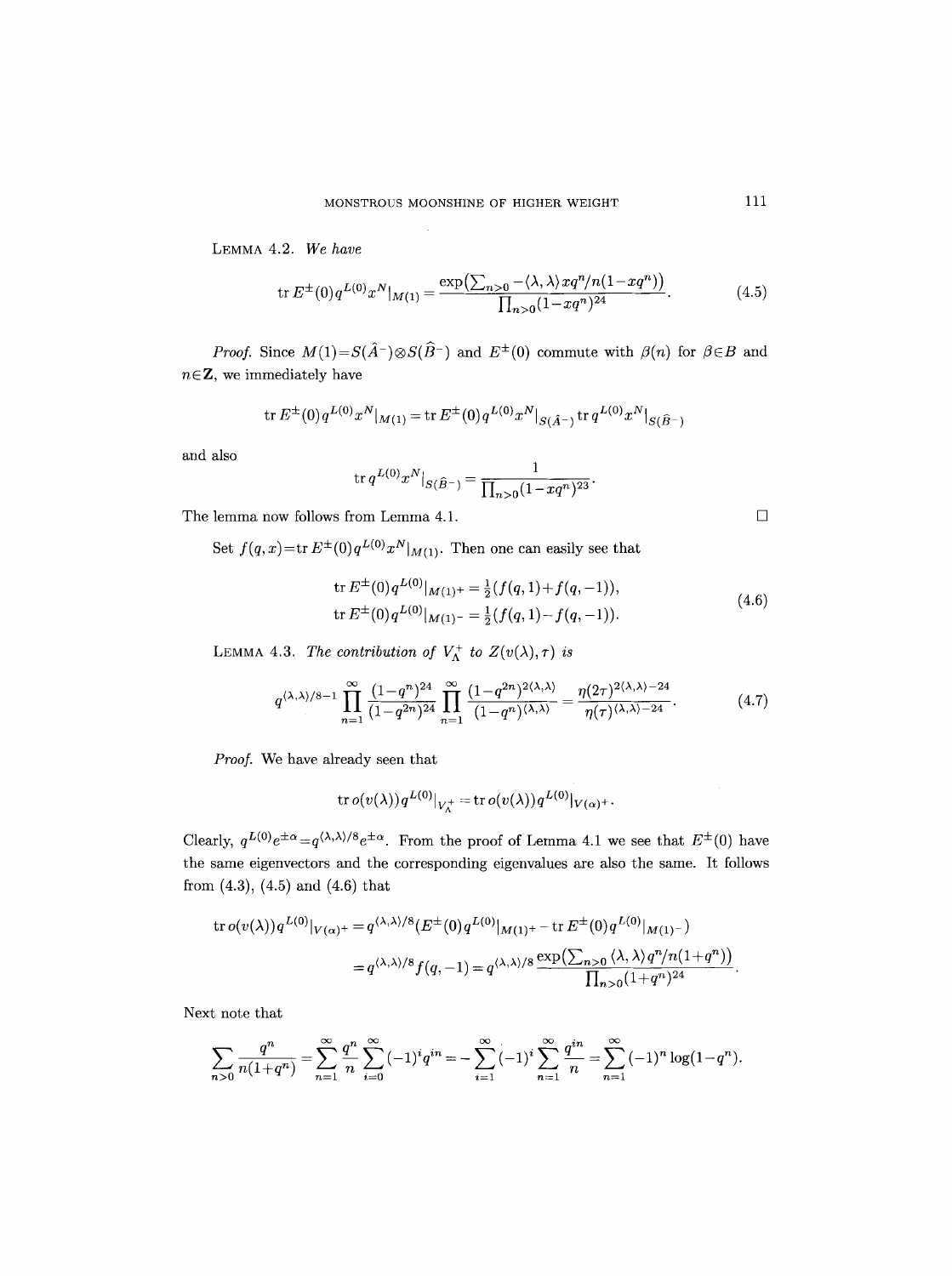So tr  $o(v(\lambda))q^{L(0)}|_{V(\alpha)^+}$  may be written as

$$
q^{\langle \lambda,\lambda\rangle/8} \prod_{n=1}^{\infty} (1+q^n)^{-24} \prod_{n=1}^{\infty} (1-q^n)^{(-1)^n \langle \lambda,\lambda\rangle}.
$$
 (4.8)

If now we incorporate the grade shift of  $q^{-c/24}=q^{-1}$ , the lemma follows from (4.8).  $\Box$ 

At this point, recall [Ch] the Jacobi theta-functions  $\Theta_i$ , i=1,2,3, considered as functions of  $\tau$ , that is, with the "other" variable set equal to 0:

$$
\Theta_1(\tau) = 2q^{1/8} \prod_{n=1}^{\infty} (1 - q^n)(1 + q^n)^2 = 2 \frac{\eta(2\tau)^2}{\eta(\tau)},
$$
\n(4.9)

$$
\Theta_2(\tau) = \prod_{n=1}^{\infty} (1 - q^n)(1 - q^{n-1/2})^2 = \frac{\eta(\frac{1}{2}\tau)^2}{\eta(\tau)},
$$
\n(4.10)

$$
\Theta_3(\tau) = \prod_{n=1}^{\infty} (1 - q^n)(1 + q^{n-1/2})^2 = \frac{\eta(\tau)^5}{\eta(\frac{1}{2}\tau)^2 \eta(2\tau)^2}.
$$
\n(4.11)

Combining (4.7) and (4.9) then yields

LEMMA 4.4. *The contribution of*  $V_{\Lambda}^+$  to  $Z(v(\lambda), \tau)$  is equal to

$$
\eta(\tau)^{12} \big( \tfrac{1}{2} \Theta_1(\tau) \big)^{\langle \lambda, \lambda \rangle -12}
$$

Now let  $V_{\Lambda}^{T}$  be the t-twisted  $V_{\Lambda}$ -module (cf. [FLM]). Then the moonshine module  $V^{\dagger}$  is the direct sum of  $V_{\Lambda}^{+}$  and  $(V_{\Lambda}^{T})^{+}$  where again + refers to the fixed points of the action t on  $V_{\Lambda}^{T}$ . The space  $V_{\Lambda}^{T}$  can be described as

$$
V_\Lambda^T\!=\!S(\hat{\mathfrak{h}}\!\!\;{[-1]}\!^-)\!\otimes\!T
$$

where  $\mathfrak{h}[-1]=\sum_{n\in\mathbb{Z}}\mathfrak{h}\otimes t^{n+1/2}\oplus\mathbf{C}c$  is the  $(-1)$ -twisted Heisenberg algebra,  $\mathfrak{h}[-1]=$  $\sum_{n>0}$   $\oint \otimes t^{-n+1/2}$  and T is the  $2^{12}$ -dimensional projective representation for A such that 2L acts on T trivially. The grading on  $V_{\Lambda}^T$  is the natural one together with an overall shift of  $q^{3/2}$ . Now t acts on T as multiplication by  $-1$ , and on  $S(\hat{\mathfrak{h}}[-1])$  by  $t(\beta_1(-n_1)... \beta_k(-n_k)) = (-1)^k \beta_1(-n_1)... \beta_k(-n_k)$  for  $b_i \in \mathfrak{h}$  and positive  $n_i \in \frac{1}{2} + \mathbb{Z}$ . As before, for any t-stable subspace W of  $V_{\Lambda}^T$ , we denote by  $W^{\pm}$  the eigenspaces of t with eigenvalues  $\pm 1$ . Then  $(V_{\Lambda}^T)^+$  is the tensor product of T and  $S(\hat{\mathfrak{h}}[-1]^{-})^-$ .

The twisted vertex operator  $Y(e^{\beta}, z)$  for  $\beta \in \Lambda$  on  $V_{\Lambda}^{T}$  is defined to be

$$
Y(e^{\beta}, z) = 2^{-(\beta, \beta)} E_{1/2}^{-}(-\beta, z) E_{1/2}^{+}(-\beta, z) e_{\beta} z^{-(\beta, \beta)/2}
$$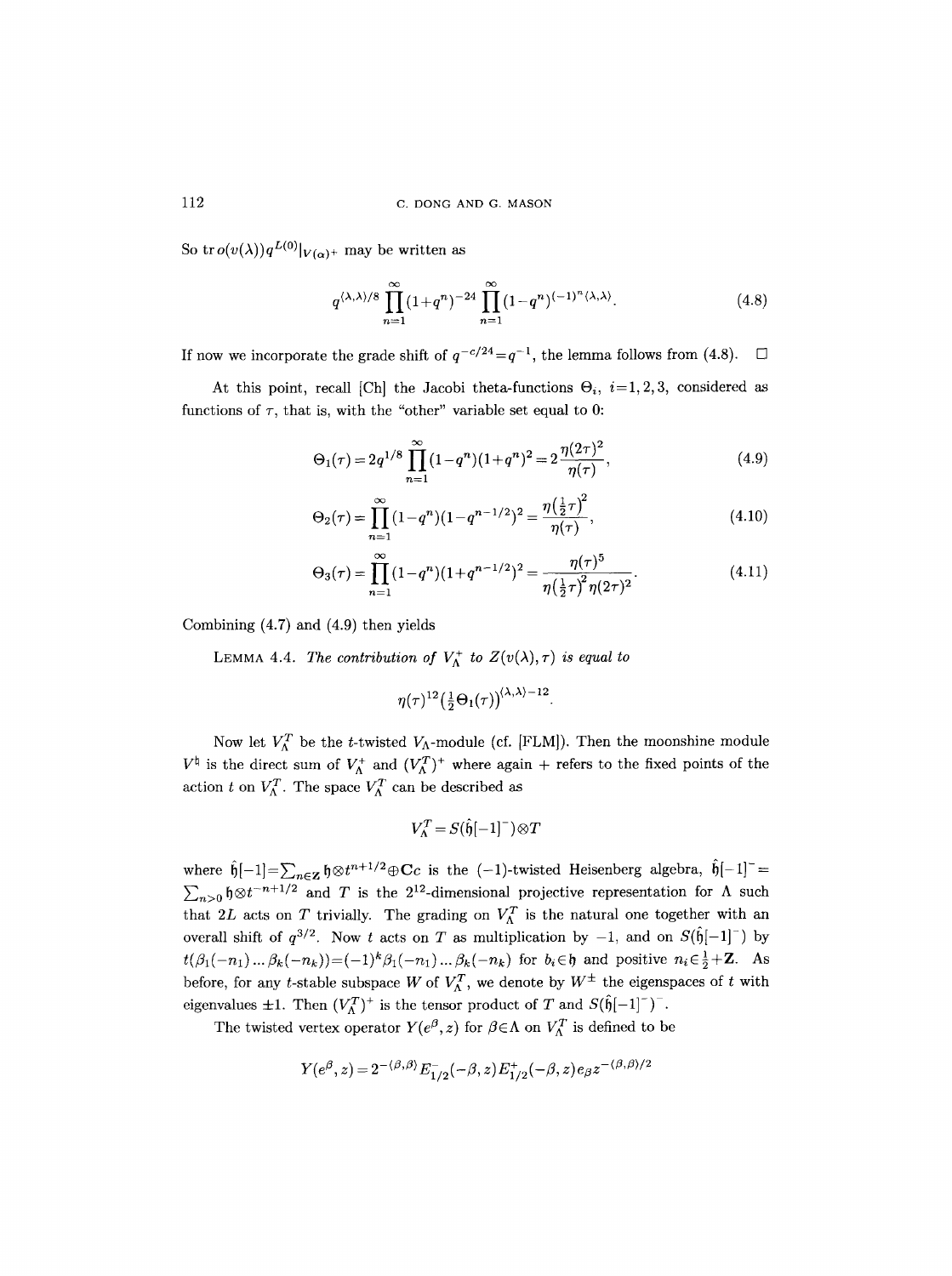where

$$
E_{1/2}^{\pm}(h,z) = \exp\left(\sum_{n=0}^{\infty} \frac{h(\pm (n+\frac{1}{2}))}{\pm (n+\frac{1}{2})} z^{\mp (n+1/2)}\right)
$$

for  $h \in \mathfrak{h}$ , and  $e_{\beta}$  acts on T. Because  $\lambda \in 2\Lambda$  then  $e_{\lambda}$  and  $e_{-\lambda}$  act trivially on T, and we see that

$$
\begin{split} Y(v(\lambda),z) \\ = & \ 2^{-\langle \lambda, \lambda \rangle} E_{1/2}^-( -\lambda,z) E_{1/2}^+(-\lambda,z) \, z^{-\langle \beta, \beta \rangle/2} + 2^{-\langle \lambda, \lambda \rangle} E_{1/2}^-(\lambda,z) E_{1/2}^+(\lambda,z) \, z^{-\langle \beta, \beta \rangle/2} \end{split}
$$

on  $V_{\Lambda}^T$ . As before we set

$$
E_{1/2}^{-}(\pm\lambda,z)E_{1/2}^{+}(\pm\lambda,z)=\sum_{n\in\mathbf{Z}+1/2}E_{1/2}^{\pm}(n)z^{-n}.
$$

Then the contribution of  $(V_{\Lambda}^T)^+$  to  $Z(v(\lambda), \tau)$  is equal to

$$
q^{-1}2^{12 - \langle \lambda, \lambda \rangle} \operatorname{tr}(E_{1/2}^+(0) + E_{1/2}^-(0)) q^{L(0)} |_{S(\hat{\mathfrak{h}}[-1]^-)^-}.
$$

For a formal variable x we define the operator  $x^N \in (\text{End } S(\hat{\theta}[-1]^-))[x]$  as before, so that  $x^N(\beta_1(-n_1) \dots \beta_k(-n_k)) = x^k \beta_1(-n_1) \dots \beta_k(-n_k)$  for  $b_i \in \mathfrak{h}$  and positive  $n_i \in \frac{1}{2} + \mathbb{Z}$ . Set

$$
g(q,x) = q^{3/2} \exp \left( \sum_{n=0}^{\infty} \frac{-\langle \lambda, \lambda \rangle x q^{n+1/2}}{(n+\frac{1}{2})(1-xq^{n+1/2})} \right) \prod_{n>0} (1-xq^{n-1/2})^{-24}.
$$

By a proof not essentially different to that of Lemmas 4.1 and 4.2 we find

LEMMA 4.5. *The traces* tr $E^+_{1/2}(0)q^{L(0)}x^N|_{S(\hat{\mathfrak{h}}[-1]^+)}$  and tr $E^-_{1/2}(0)q^{L(0)}x^N|_{S(\hat{\mathfrak{h}}[-1]^+)}$ are the same and equal to  $g(q, x)$ .

One can easily see that

$$
\operatorname{tr}(E_{1/2}^+(0)+E_{1/2}^-(0))q^{L(0)}|_{S(\hat{\mathfrak{h}}[-1]^-)^-}=g(q,1)-g(q,-1).
$$

**Next,** 

$$
\sum_{n=0}^{\infty} \frac{xq^{n+1/2}}{(n+\frac{1}{2})(1-xq^{n+1/2})} = \sum_{n=0}^{\infty} \frac{xq^{n+1/2}}{n+\frac{1}{2}} \sum_{i=0}^{\infty} x^i q^{i(n+1/2)}
$$

$$
= \sum_{i=1}^{\infty} x^i \sum_{n=0}^{\infty} \frac{q^{i(n+1/2)}}{n+\frac{1}{2}} = -\sum_{i=1}^{\infty} x^i \log \left( \frac{1-q^{i/2}}{1+q^{i/2}} \right).
$$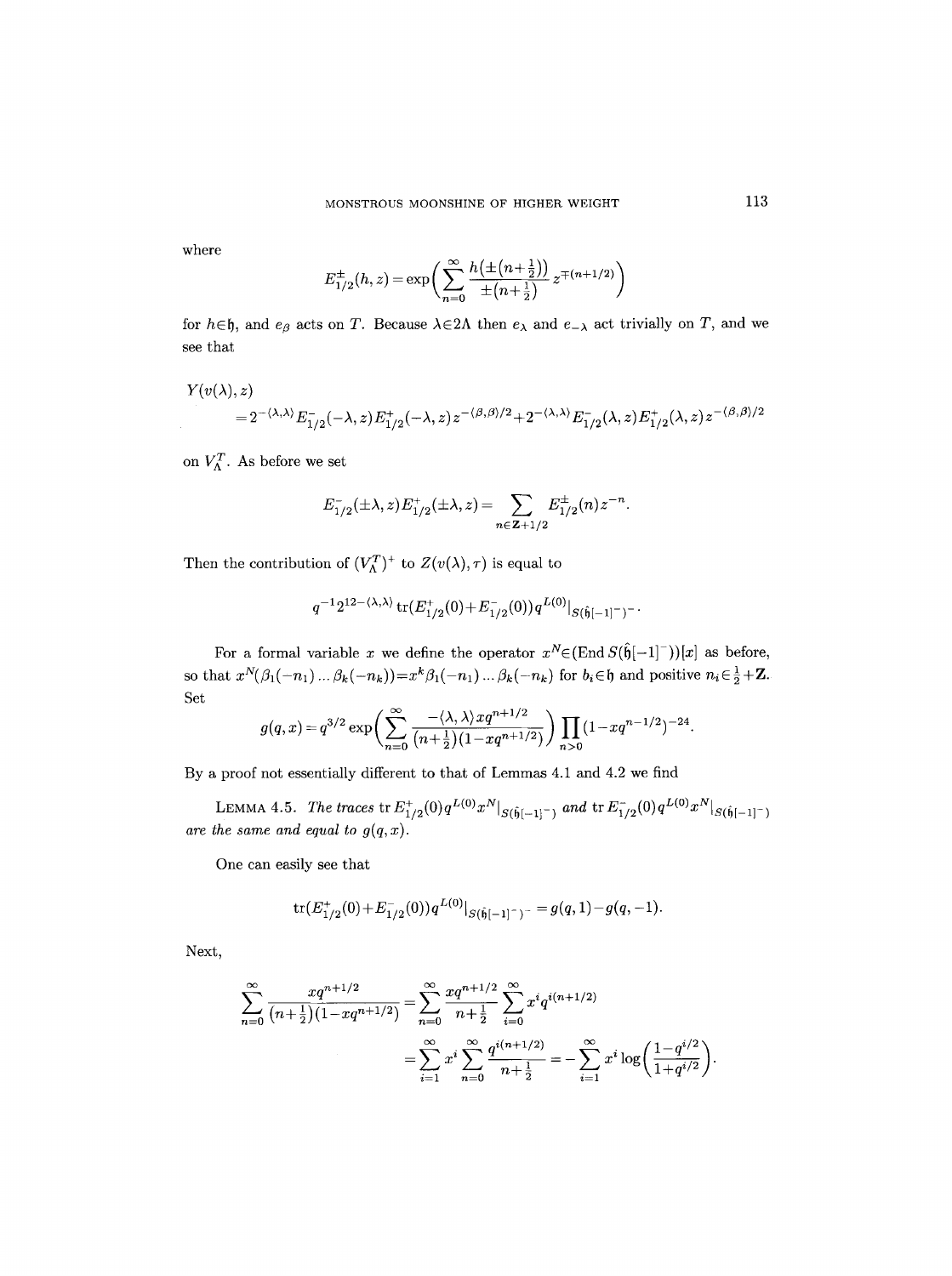Then the contribution of  $(V_{\Lambda}^T)^+$  to  $Z(v(\lambda), \tau)$  is equal to

$$
2^{-(\lambda,\lambda)+12}q^{1/2}\prod_{n=1}^{\infty}(1-q^{n-1/2})^{-24}\prod_{i=1}^{\infty}\left(\frac{1-q^{i/2}}{1+q^{i/2}}\right)^{(\lambda,\lambda)}
$$
  

$$
-2^{-(\lambda,\lambda)+12}q^{1/2}\prod_{n=1}^{\infty}(1+q^{n-1/2})^{-24}\prod_{i=1}^{\infty}\left(\frac{1-q^{i/2}}{1+q^{i/2}}\right)^{(-1)^{i}\langle\lambda,\lambda\rangle}
$$
  

$$
=2^{-(\lambda,\lambda)+12}q^{1/2}\prod_{n=1}^{\infty}\frac{(1-q^{n})^{24}}{(1-q^{n/2})^{24}}\prod_{i=1}^{\infty}\frac{(1-q^{i/2})^{2\langle\lambda,\lambda\rangle}}{(1-q^{i})^{\langle\lambda,\lambda\rangle}}
$$
  

$$
-2^{-(\lambda,\lambda)+12}q^{1/2}\prod_{n=1}^{\infty}\frac{(1-q^{n/2})^{24}(1-q^{2n})^{24}}{(1-q^{n})^{48}}\prod_{i=1}^{\infty}\frac{(1-q^{i})^{5\langle\lambda,\lambda\rangle}}{(1-q^{2i})^{2\langle\lambda,\lambda\rangle}(1-q^{i/2})^{2\langle\lambda,\lambda\rangle}}
$$
  

$$
=\eta(\tau)^{12}\left\{\left(\frac{1}{2}\Theta_{2}(\tau)\right)^{(\lambda,\lambda)-12}-\left(\frac{1}{2}\Theta_{3}(\tau)\right)^{(\lambda,\lambda)-12}\right\}.
$$

Thus we have proved

LEMMA 4.6. The contribution of  $(V_A^T)^+$  to  $Z(v(\lambda),\tau)$  is equal to

$$
\eta(\tau)^{12}\big\{\big(\tfrac{1}{2}\Theta_2(\tau)\big)^{(\lambda,\lambda)-12}-\big(\tfrac{1}{2}\Theta_3(\tau)\big)^{(\lambda,\lambda)-12}\big\}.
$$

Theorem 3 is an immediate consequence of Lemmas 4.4 and 4.6.

# 5. A generalization of Theorem 3

In this section we generalize Theorem 3 by computing explicitly the trace function  $Z(v(\lambda),g,\tau)$  for certain automorphism g of the moonshine module. As before,  $\Lambda$  is the Leech lattice. To describe the result we first recall some facts about  $Aut(V^{\natural})$ , that is to say, the monster simple group M.

The centralizer of an involution in M (of type 2B) is a quotient of a group  $\widehat{C}$ , partially described by the short exact sequence

$$
1 \to Q \to \widehat{C} \to \text{Aut}(\Lambda) \to 1
$$

where  $Q \approx 2^{1+24}$  is an extra-special group of type + and order  $2^{25}$ . For more information on this and other facts we use below, see [G] or [FLM]. The group  $\widehat{C}$  acts on both  $S(\widehat{\mathfrak{h}}^-)$ and  $S(\mathfrak{h}[-1]^-)$  through the natural action of Aut( $\Lambda$ ), that is, with kernel Q. It acts on  $C[\Lambda]$  with kernel the center  $Z(Q)$  of Q, and on T with kernel a subgroup of  $Z(\widehat{C})$  of order 2 distinct from  $Z(Q)$ . Then the quotient C of  $\widehat{C}$  by the third subgroup of  $Z(\widehat{C})$  of order 2 acts faithfully on  $V^{\natural}$ .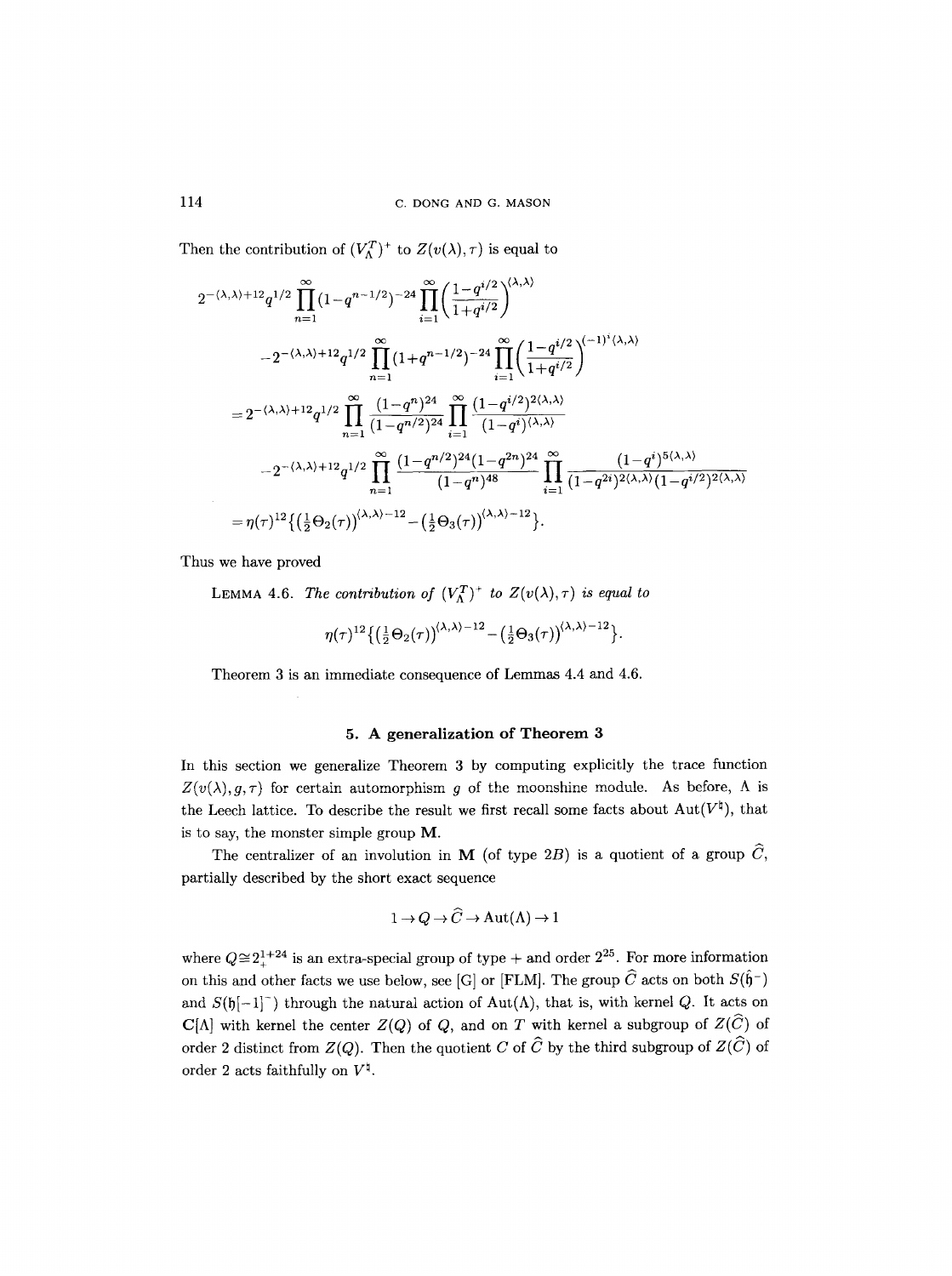Let us fix  $0 \neq \lambda \in 2\Lambda$ , and let  $H \lt \widehat{C}$  be the subgroup defined as

$$
1 \to Q \to H \to (\operatorname{Aut} \Lambda)_{\lambda} \to 1
$$

where  $(\text{Aut } \Lambda)_{\lambda}$  is the subgroup of Aut  $\Lambda$  which fixes  $\lambda$ . We will compute  $Z(v(\lambda), h, \tau)$  for  $h\in H$ . The action of h on  $V_{\Lambda}$  is described by a pair  $(\xi, a)$  where  $\xi \in \frac{1}{2}\Lambda/\Lambda$  and  $a \in (\text{Aut } \Lambda)_{\lambda}$ ;  $a$  acts in the natural manner, and  $\xi$  acts via

$$
\xi: v \otimes e^{\beta} \mapsto e^{2\pi i \langle \xi, \beta \rangle} v \otimes e^{\beta}.
$$

We let  $-a$  denote the element  $ta \in Aut$  A, and define a modified theta-function as

$$
\theta_{\xi, -a}(\tau) = \sum_{\substack{\gamma \in \Lambda \\ a\gamma = -\gamma}} e^{2\pi i \langle \xi, \gamma \rangle} q^{\langle \gamma, \gamma \rangle/2}.
$$
\n(5.1)

(5.1) is a modification of the theta-series of the sublattice of  $\Lambda$  fixed by  $-a$ , and as such is a modular form of weight equal to one half the dimension of the  $(-a)$ -fixed sublattice. Finally, let  $\eta_a(\tau)$  and  $\eta_{-a}(\tau)$  be the "usual" eta-products associated to a and  $-a$  (with regard to their action on  $\Lambda$ ) (cf. [CN], [M]). We will establish

THEOREM 5.1. Let  $0 \neq \lambda = 2\alpha$ ,  $\alpha \in \Lambda$ , and let  $h \in H$  be associated to  $(\xi, a)$  as above. *Then we have* 

$$
Z(v(\lambda), h, \tau) = e^{2\pi i \langle \xi, \alpha \rangle} \frac{\theta_{\xi, a}(\tau)}{\eta_{-a}(\tau)} \left( \frac{\Theta_1(\tau)}{2} \right)^{\langle \lambda, \lambda \rangle} + \text{tr}_{T}(h) \left\{ \frac{\eta_a(\tau)}{\eta_a(\frac{1}{2}\tau)} \left( \frac{\Theta_2(\tau)}{2} \right)^{\langle \lambda, \lambda \rangle} - \frac{\eta_{-a}(\tau)}{\eta_{-a}(\frac{1}{2}\tau)} \left( \frac{\Theta_3(\tau)}{2} \right)^{\langle \lambda, \lambda \rangle} \right\}.
$$
\n(5.2)

The reader is invited to compare this result with Theorem 10.5.7 of [FLM], which deals with the case in which  $v(\lambda)$  is replaced by the vacuum.

Note that  $\eta_{-a}(\tau)$  is a form of the same weight as  $\theta_{\xi,a}(\tau)$  (loc. cit.), so that (5.2) is indeed a form of the same weight as  $Z(v(\lambda), \tau)$ , as expected. The proof of Theorem 5.1 is a modification of that of Theorem 3.

We begin with the appropriate modification of (4.2), concerning the action of  $Y(v(\lambda), z)h$  on  $V_{\Lambda}^+$ . We have, setting  $h=h(\xi, a)$ ,

$$
Y(v(\lambda),z)h(v\otimes e^{\beta}+tv\otimes e^{-\beta})=Y(v(\lambda),z)h(\xi,1)(a(v)\otimes e^{a(\beta)}+ta(v)\otimes e^{-a(\beta)})
$$
  
\n
$$
=e^{2\pi i\langle\xi,a(\beta)\rangle}Y(v(\lambda),z)(a(v)\otimes e^{a(\beta)}+ta(v)\otimes e^{-a(\beta)})
$$
  
\n
$$
=e^{2\pi i\langle\xi,a(\beta)\rangle}\{z^{\langle\lambda,a(\beta)\rangle}E^{-}(-\lambda,z)E^{+}(-\lambda,z)a(v)\otimes e^{\lambda+a(\beta)}
$$
  
\n
$$
+z^{-(\lambda,a(\beta))}E^{-}(-\lambda,z)E^{+}(-\lambda,z)ta(v)\otimes e^{\lambda-a(\beta)}
$$
  
\n
$$
+z^{-(\lambda,a(\beta))}E^{-}(\lambda,z)E^{+}(\lambda,z)a(v)\otimes e^{-\lambda+a(\beta)}
$$
  
\n
$$
+z^{\langle\lambda,a(\beta)\rangle}E^{-}(\lambda,z)E^{+}(\lambda,z)ta(v)\otimes e^{-\lambda-a(\beta)}\}.
$$
 (5.3)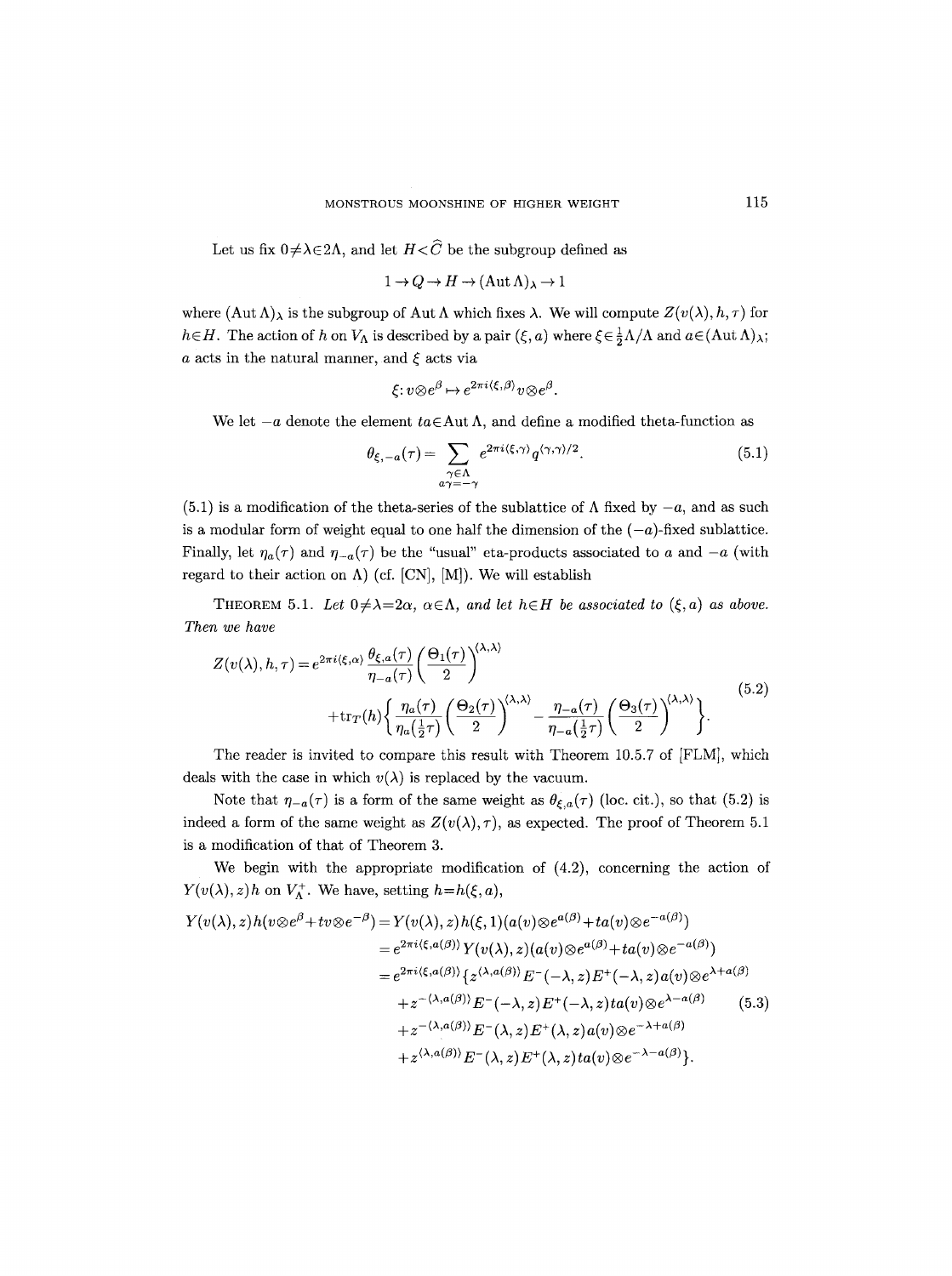LEMMA 5.2. *We may take*  $\lambda - a(\beta) = \beta$  in (5.3). *This holds if, and only if,*  $\alpha - \beta = \delta$ *for some*  $\delta \in \Lambda$  *satisfying*  $-a(\delta) = \delta$ .

*Proof.* We see from (5.3) that contributions to the trace of  $o(v(\lambda))h$  on  $V^+$  potentially only arise when  $\lambda + \alpha(\beta) = \pm \beta$  or  $\lambda - a(\beta) = \pm \beta$ . If  $\lambda = \pm (a(\beta) - \beta)$  then  $\lambda$  is both a commutator (that is, lies in  $[a, \Lambda]$ ) and a fixed point of a (by hypothesis). This leads to the contradiction that  $\lambda=0$ , so in fact  $\lambda+a(\beta)=-\beta$  or  $\lambda-a(\beta)=\beta$ . Since  $\beta$  and  $-\beta$  are essentially interchangeable in (5.3), we may assume that indeed

$$
\lambda - a(\beta) = \beta. \tag{5.4}
$$

Applying a to (5.4) yields  $\lambda - a^2(\beta) = a(\beta) = \lambda - \beta$ , so that  $a^2(\beta) = \beta$ . This may be written as  $(a+1)(a-1)\beta = 0$ . Set

$$
a(\beta) - \beta = 2\delta. \tag{5.5}
$$

Hence  $a(\delta)+\delta=0$ , that is,  $2\delta$  lies in the sublattice of  $\Lambda$  fixed by  $-a$ . Moreover, (5.4) and (5.5) yield  $\lambda-2\beta=2\delta$ , so remembering that  $\lambda=2\alpha$  we get

$$
\alpha - \beta = \delta. \tag{5.6}
$$

On the other hand, if  $(5.6)$  holds, application of a yields

$$
\alpha - a(\beta) = -\delta,\tag{5.7}
$$

*[]* 

and (5.6), (5.7) imply that  $\lambda-a(\beta)=\beta$ .

From the lemma and (5.3) we see that only expressions of the form

$$
e^{2\pi i \langle \xi, \alpha - \delta \rangle} z^{-\langle \lambda, \alpha - \delta \rangle} (E^{-}(-\lambda, z) E^{+}(-\lambda, z) t a(v) \otimes e^{\alpha - \delta} + E^{-}(\lambda, z) E^{+}(\lambda, z) a(v) \otimes e^{-\alpha + \delta})
$$

contribute to the trace, where  $\delta$  ranges over the  $(-a)$ -fixed sublattice of  $\Lambda$ .

We now follow the analysis of  $\S 4$  which follows (4.3). Since a fixes  $\lambda$ , the contribution from  $S(\hat{A}^-)$  is identical to that of (4.4). As for  $S(\hat{B}^-)$ , the operators  $E^{\pm}(0)$  are trivial, and we need to calculate

$$
\operatorname{tr} q^{L(0)} a x^N \big|_{S(\widehat{B}^-)}.\tag{5.8}
$$

If  $x=1$  this is precisely  $\eta_a(\tau)/\eta(\tau)$ , by definition.<sup>(1</sup>) If  $x=-1$  then  $ax^N$  is just the action of *ta*, and (5.8) is then  $\eta_{-a}(\tau)\eta(2\tau)/\eta(\tau)$ .

Combining (4.4) and the above, we obtain the analogue of Lemma 4.2, namely

 $(1)$  This takes into account the corresponding grade shift.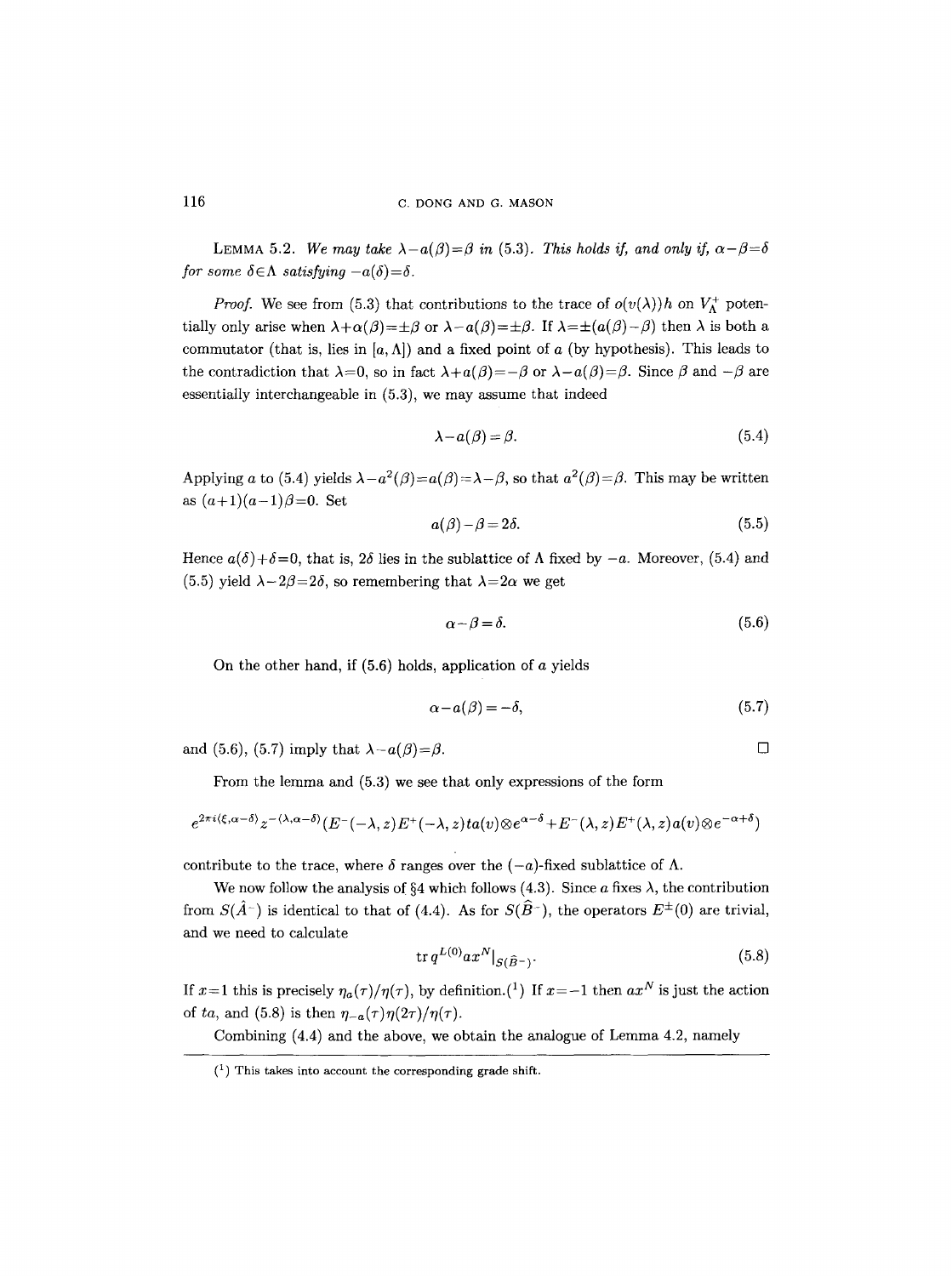LEMMA 5.3. We have for  $x=\pm 1$ ,

$$
\operatorname{tr} E^{\pm}(0) a q^{L(0)} x^N|_{M(1)} = \exp\left(\sum_{n>0} \frac{-\langle \lambda, \lambda \rangle x q^n}{n(1 - x q^n)}\right) \eta_{xa}(\tau)^{-1}.
$$
 (5.9)

Now use this, Lemma 5.2 and the proof of Lemma 4.3 to see that the contribution of  $V_{\Lambda}^+$  to  $Z(v(\lambda), h, \tau)$  is equal to

$$
\sum_{\substack{\delta \in \Lambda \\ -a(\delta)=\delta}} e^{2\pi i \langle \xi, \alpha-\delta \rangle} q^{\langle \alpha-\delta, \alpha-\delta \rangle/2} \exp\left(\sum_{n>0} \frac{\langle \lambda, \lambda \rangle q^n}{n(1+q^n)}\right) \eta_{-a}(\tau)^{-1}.\tag{5.10}
$$

Note that  $\langle \alpha, \delta \rangle = 0$ . Then (5.10) is equal to

$$
e^{2\pi i \langle \xi,\alpha \rangle} \theta_{\xi,-a}(\tau) \left(\frac{1}{2} \Theta_1(\tau)\right)^{\langle \lambda,\lambda \rangle} \eta_{-a}(\tau)^{-1},
$$

which is the first summand of (5.2).

The other two summands of (5.2) arise from the contribution of  $(V_A^T)^+$  to the trace. The proofs are as before, and are easier than the part just completed as there is no thetafunction to deal with. We leave details to the reader. This completes our discussion of Theorem 5.1.

# **6.** The invariance group of  $Z(v, g, \tau)$

We will determine the subgroup of  $\Gamma = SL(2, \mathbb{Z})$  which leaves  $Z(v, g, \tau)$  invariant. More precisely, if v is homogeneous of weight k with respect to  $L[0]$ , so that  $Z(v,g,\tau)$  is modular of weight  $k$  by  $[DLM]$ , we will describe in Theorem 6.1 below the action of  $\Gamma_0(n)$  on  $Z(v, g, \tau)$ , where *n* is the order of *g*. We recall that

$$
\Gamma_0(N) = \left\{ \begin{pmatrix} a & b \\ c & d \end{pmatrix} \in \Gamma \mid c \equiv 0 \ (N) \right\},\
$$

$$
\Gamma_1(N) = \left\{ \begin{pmatrix} a & b \\ c & d \end{pmatrix} \in \Gamma_0(N) \mid a \equiv d \equiv 1 \ (N) \right\}.
$$

The case where  $v=1$  is the vacuum (and  $k=0$ ) is covered by results in [CN], [FLM] and [B2]. Precisely, one knows that there is a character  $\varepsilon_g$  of  $\Gamma_0(n)$  such that

$$
Z|\gamma(1,g,\tau) := Z(1,g,\gamma\tau) = \varepsilon_g(\gamma)Z(1,g,\tau) \tag{6.1}
$$

for  $\gamma \in \Gamma_0(n)$ . Moreover, ker  $\varepsilon_g \supset \Gamma_0(N)$  where  $N = nh$ , and h divides gcd(n, 24).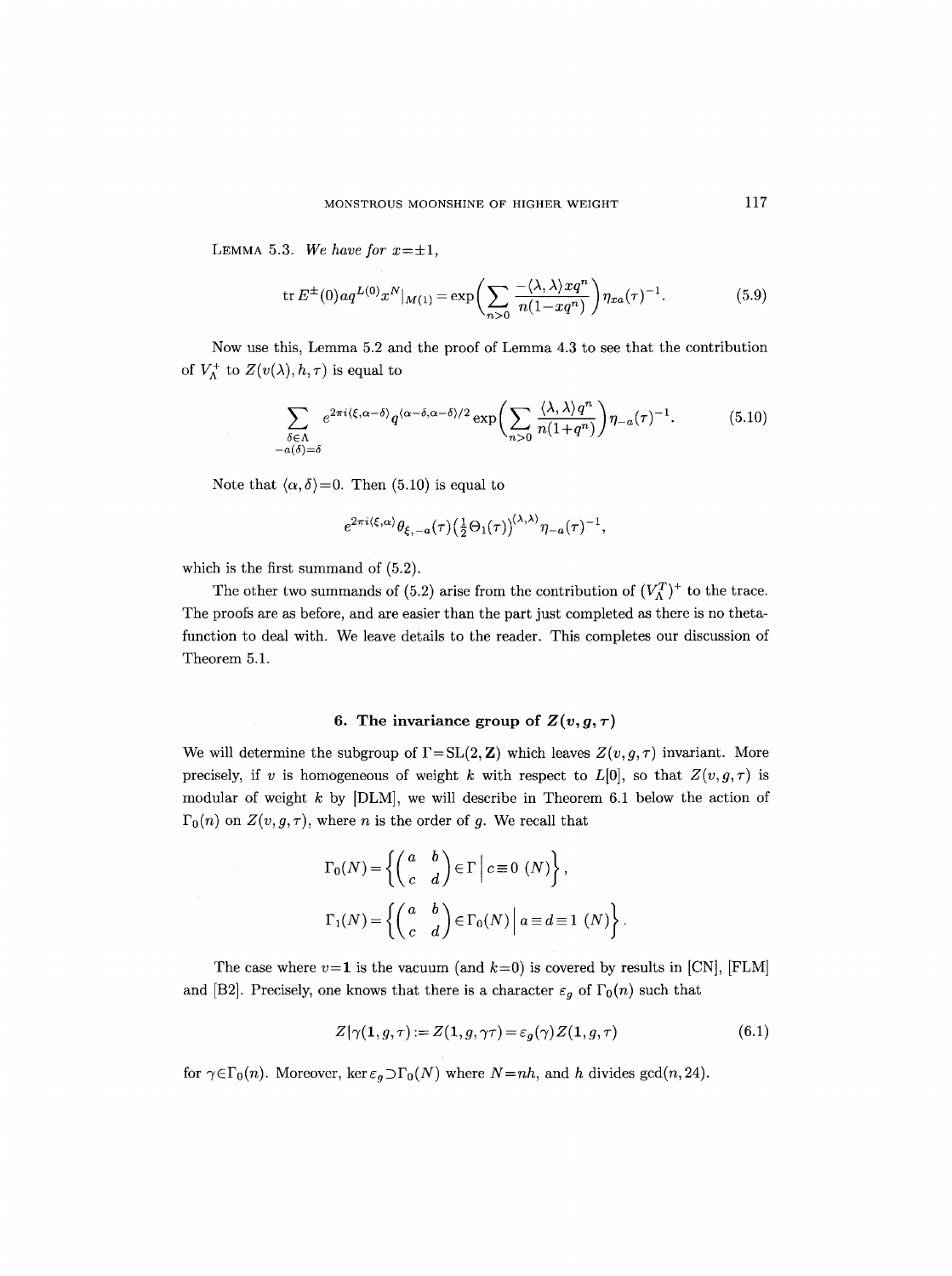To describe our generalization of this result, we need to recall some further results. Let  $A_M(\langle g \rangle) = N_M(\langle g \rangle) / C_M(\langle g \rangle)$  be the *automizer* of  $\langle g \rangle$  in the monster **M**. Then  $A_{\mathbf{M}}(\langle g \rangle)$  is the group of automorphisms of  $\langle g \rangle$  induced by conjugation in M. As such,  $A_{\mathbf{M}}(\langle g \rangle)$  has a canonical embedding

$$
i_g: A_{\mathbf{M}}(\langle g \rangle) \to U_n \tag{6.2}
$$

in which  $U_n$  is the group of units of  $\mathbf{Z}/n\mathbf{Z}$ , and  $t \in N_\mathbf{M}(\langle g \rangle)$  satisfying  $tgt^{-1}=g^d$  maps to d under  $i_q$ . From the character table of M [CC], we see that the following is true:  $|U_n: \text{im } i_q| \leq 2$ , with equality if, and only if, g is *not* conjugate to  $g^{-1}$  in M. In this case,  $U_n = \text{im } i_a \times \{\pm 1\}.$ 

Since  $\Gamma_0(n)/\Gamma_1(n)$  is naturally isomorphic to  $U_n$ , we may define a subgroup  $\Gamma_g$  of  $\Gamma_0(n)$  via the diagram (rows being short exact)

$$
1 \longrightarrow \Gamma_1(n) \longrightarrow \Gamma_0(n) \longrightarrow U_n \longrightarrow 1
$$
  
\n
$$
\downarrow \qquad \qquad \downarrow \qquad \qquad \downarrow
$$
  
\n
$$
1 \longrightarrow \Gamma_1(n) \longrightarrow \Gamma_g \longrightarrow i_g(A_M(\langle g \rangle)) \longrightarrow 1.
$$
  
\n(6.3)

In (6,3),

$$
\gamma = \begin{pmatrix} a & b \\ c & d \end{pmatrix} \in \Gamma_0(n)
$$

maps to  $d \in U_n$ . From what we have said, we have  $[\Gamma_0(n):\Gamma_q] \leq 2$ , and  $\Gamma_0(n)=\Gamma_q \times {\{\pm 1\}}$ if we have equality.

Let  $\chi$  range over the irreducible, complex characters of the normalizer  $N_{\mathbf{M}}(\langle g \rangle)$  of  $\langle g \rangle$  in **M**. We will be particularly interested in those  $\chi$  satisfying  $C_{\mathbf{M}}(\langle g \rangle) \subset \ker \chi$ . Such  $\chi$  are 1-dimensional and induce characters

$$
\chi: A_{\mathbf{M}}(\langle g \rangle) \to \mathbf{C}^*.
$$
\n(6.4)

Using the lower row of (6.3), we can pull back  $\chi$  to a character of  $\Gamma_q$ , also denoted by  $\chi$ . If  $[\Gamma_0(n):\Gamma_g]=2$  then  $\Gamma_0(n)=\Gamma_g\times\langle -I\rangle$  (where I is the identity  $(2\times 2)$ -matrix), and we then define a character  $\chi_k$  ( $k \in \mathbb{Z}$ ) of  $\Gamma_0(n)$  so that its restriction to  $\Gamma_g$  is the earlier  $\chi$ , and its value on  $-I$  is  $(-1)^k$ . So in all cases we have defined characters  $\chi_k$  of  $\Gamma_0(n)$ , with the convention that  $\chi_k = \chi$  if  $\Gamma_g = \Gamma_0(n)$ .

We decompose  $V^{\dagger}$  into homogeneous subspaces  $V^{\dagger}_{[k]}$  with respect to the  $L[0]$ -operator. This commutes with the action of the monster **M**, and we let  $V_{[k],\chi}^{\natural}$  be the  $\chi$ -isotypic subspaces of  $V_{[k]}^{\natural}$  considered as an  $N_{\mathbf{M}}(\langle g \rangle)$ -module. We can now state our result: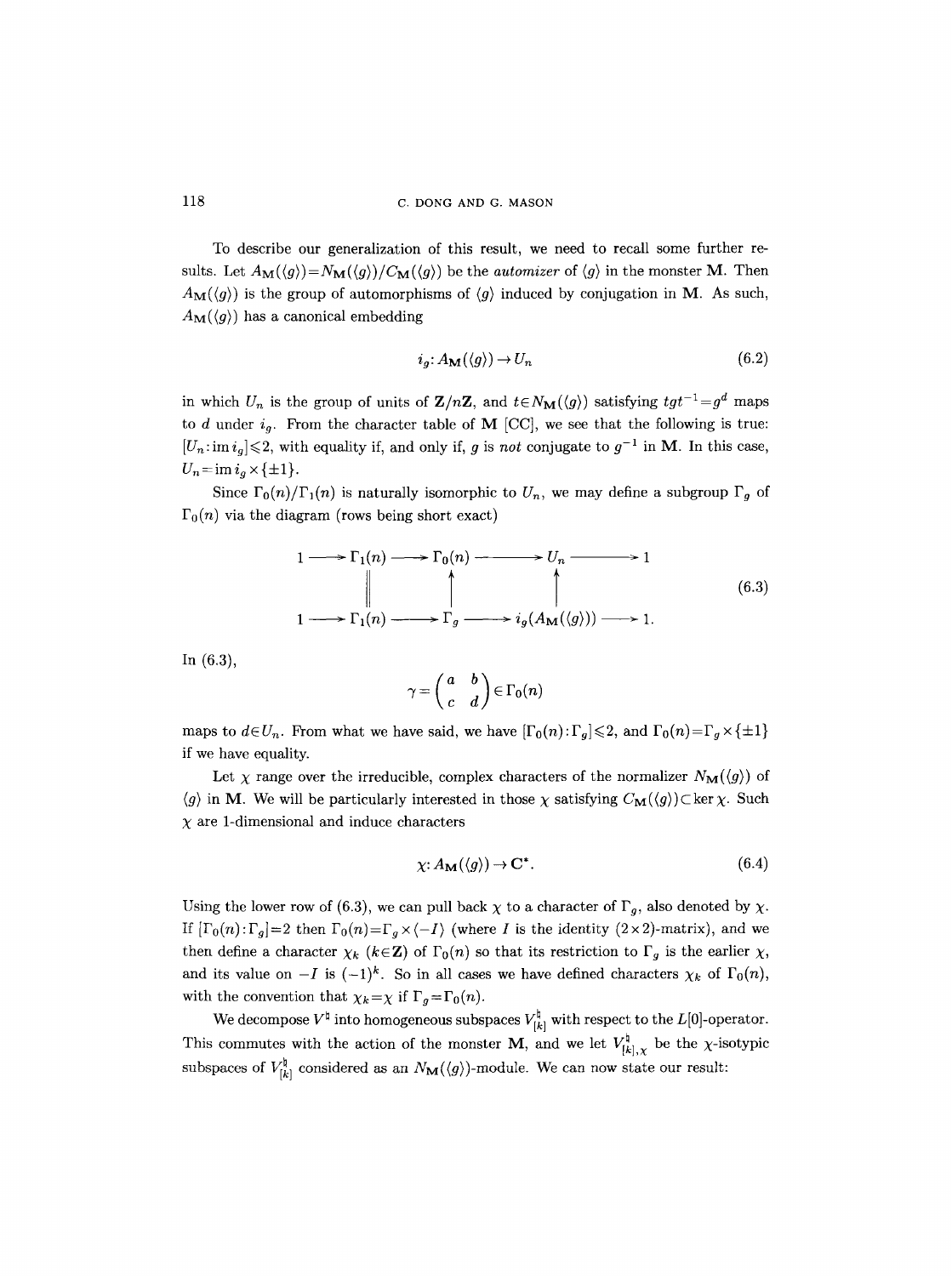THEOREM 6.1. *Fix*  $g \in \mathbf{M}$  and let the notation be as above. Suppose that  $v \in V_{[k],\chi}^{\natural}$ *for some simple character*  $\chi$  *of*  $N_M(\langle g \rangle)$ *. Then the following hold:* 

- (a) If  $C_{\mathbf{M}}(\langle g \rangle) \not\subset \text{ker } \chi$  then  $Z(v, g, \tau) = 0$ .
- (b) *If*  $C_M(\langle g \rangle) \subset \ker \chi$  then

$$
Z|_{k}\gamma(v,g,\tau) = \varepsilon_{g}(\gamma)\overline{\chi_{k}(\gamma)}Z(v,g,\tau)
$$
\n(6.5)

*for*  $\gamma \in \Gamma_0(n)$ *.* 

*Proof.* We first prove (a). Since  $\chi$  is a simple character of  $N_{\mathbf{M}}(\langle g \rangle)$  and  $C_{\mathbf{M}}(\langle g \rangle)$  is normal in  $N_{\mathbf{M}}(\langle g \rangle)$ , the assumption  $C_{\mathbf{M}}(\langle g \rangle) \not\subset \ker \chi$  means that  $C_{\mathbf{M}}(\langle g \rangle)$  does not leave v invariant if  $0 \neq v \in V^{\natural}_{[k],\chi}$ . Then v can be written as a linear combination  $v = \sum_i v_i$  with each  $v_i \in V_{[k],\chi}^{\natural}$  and  $t_i v_i = \lambda_i v_i$  for each i, some  $t_i \in C_{\mathbf{M}}(\langle g \rangle)$ , and  $1 \neq \lambda_i \in \mathbf{C}^*$ .

We may thus assume that  $v=v_i$ , with  $tv=\lambda v$  for some  $t\in C_{\mathbf{M}}(\langle g \rangle)$  and some  $1\neq$  $\lambda \in \mathbb{C}^*$ . But then

$$
Z(v, g, \tau) = q^{-1} \sum_{n} (\text{tr}|_{V_n^{\natural}} o(v)g) q^n = q^{-1} \sum_{n} (\text{tr}|_{V_n^{\natural}} to(v)gt^{-1}) q^n
$$
  
= 
$$
q^{-1} \sum_{n} (\text{tr}|_{V_n^{\natural}} o(tv)g) q^n = Z(tv, g, \tau) = \lambda Z(v, g, \tau).
$$

Since  $\lambda \neq 1$ , we get  $Z(v, g, \tau) = 0$ , as required.

To prove (b) we need some results from [DLM], which we assume that the reader is familiar with. In particular, since  $q$  has order  $n$  then a matrix

$$
\gamma = \begin{pmatrix} a & b \\ c & d \end{pmatrix} \in \Gamma_0(n)
$$

maps the  $(1, g)$ -conformal block to the  $(1, g<sup>d</sup>)$ -conformal block. Since the trace functions  $Z(v,g,\tau)$ ,  $Z(v,g^d,\tau)$  span these conformal blocks, there is a scalar  $\eta_q(\gamma)$ , independent of  $v$ , such that

$$
Z|\gamma(v,g,\tau) = \eta_g(\gamma)Z(v,g^d,\tau). \tag{6.6}
$$

Here, if  $v \in V_{[k]}^{\natural}$  then

$$
Z|\gamma(v,g,\tau)=(c\tau+d)^{-k}Z(v,g,\gamma\tau). \qquad (6.7)
$$

Taking  $v=1$ ,  $k=0$  in (6.6)-(6.7) and comparing with (6.1) then yields  $\eta_g(\gamma) = \varepsilon_g(\gamma)$ , that is,

$$
Z|\gamma(v,g,\tau) = \varepsilon_g(\gamma)Z(v,g^d,\tau). \tag{6.8}
$$

Suppose that  $d \in i_g(A_{\mathbf{M}}(\langle g \rangle))$ , that is,  $\gamma \in \Gamma_g$ . Then  $g^d = tgt^{-1}$  for some  $t \in N_{\mathbf{M}}(\langle g \rangle)$ , and we calculate as before:

$$
Z(v,g^d,\tau)=Z(v,tgt^{-1},\tau)=Z(t^{-1}v,g,\tau)=\chi(t^{-1})Z(v,g,\tau).
$$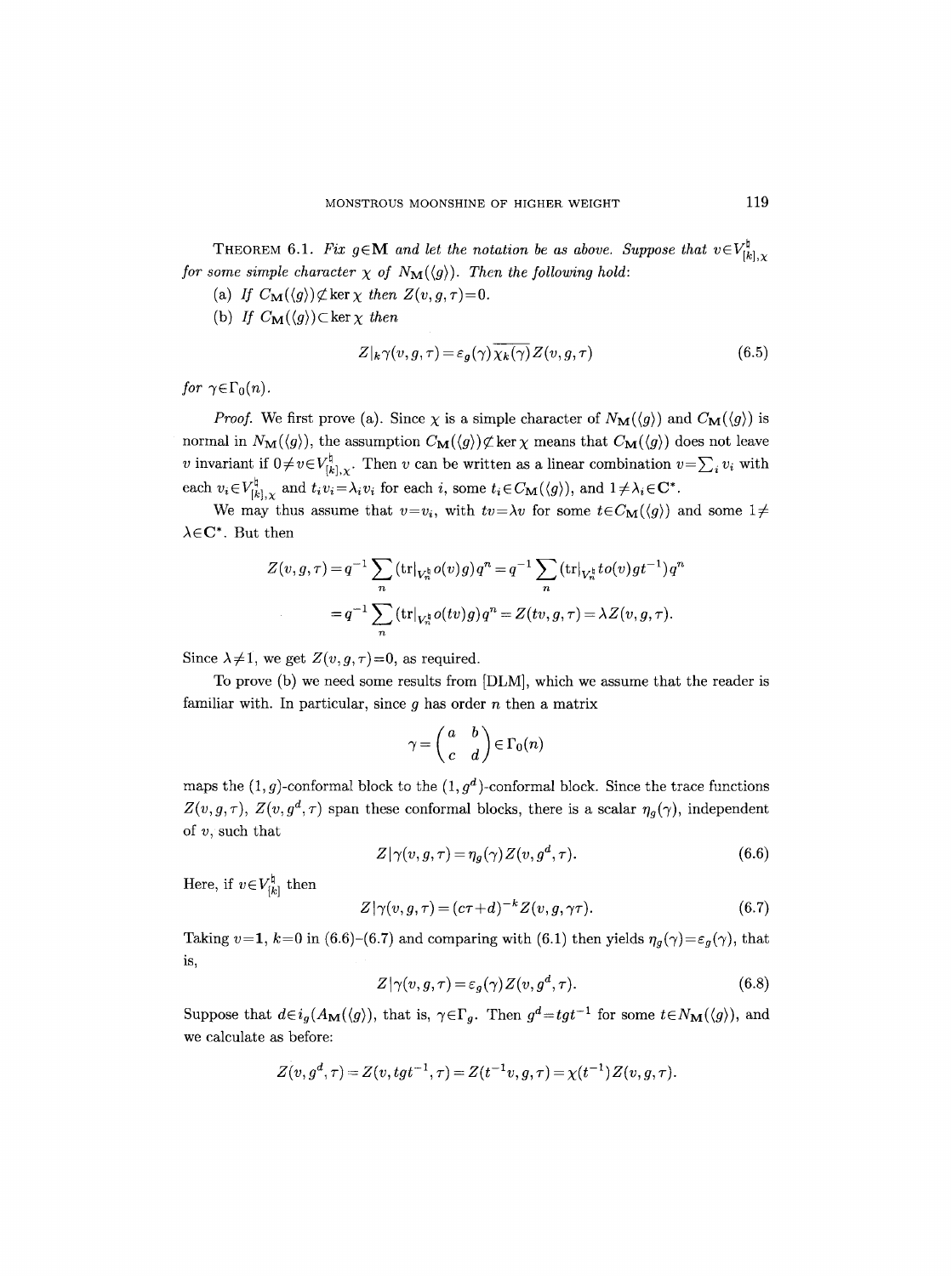Then (6.8) reads

$$
Z|\gamma(v,g,\tau)=\varepsilon_g(\gamma)\chi(t^{-1})Z(v,g,\tau). \tag{6.9}
$$

By our conventions,  $\chi(t^{-1})=\overline{\chi(\gamma)}$ , so (6.9) is what we require.

Now assume that  $\gamma \notin \Gamma_q$ . From our earlier remarks, it suffices to take  $\gamma = -I$ . In this case  $\gamma \in \Gamma_0(N)$ , so  $\varepsilon_q(\gamma)=1$ , and (6.7) reads

$$
Z|_{k}\gamma(v,g,\tau) = (-1)^{k}Z(v,g,\tau),
$$

which is what (6.5) says in this case. The proof of the theorem is now complete.  $\Box$ 

*Remark* 6.2. By Theorem 2 of [DM], each  $\chi$  occurs in  $V^{\natural}$ , that is, given  $\chi$  as above, there is a k such that  $V_{[k],\chi}\neq 0$ .

#### **References**

- **[B1]**  BORCHERDS, R. E., Vertex algebras, Kac-Moody algebras, and the Monster. *Proc. Nat. Acad. Sci. U.S.A.,* 83 (1986), 3068-3071.
- [B2] **--** Monstrous moonshine and monstrous Lie superalgebras. *Invent. Math.,* 109 (1992), 405 444.
- $[CC]$ CONWAY, J.H., CURTIS, R.T., NORTON, S.P., PARKER, R.A. & WILSON, R.A., *Atlas of Finite Groups.* Oxford Univ. Press, Oxford, 1985.
- [Ch] CHANDRASEKHARAN, K., *Elliptic Functions*. Grundlehren Math. Wiss., 281. Springer-Verlag, Berlin-NewYork, 1985.
- [CN] CONWAY, J.H. & NORTON, S.P., Monstrous moonshine. *Bull. London Math. Soc.*, 11 (1979), 308-339.
- [De] DEVOTO, J., Equivariant elliptic homology and finite groups. *Michigan Math. J.,* 43 (1996), 3-32.
- [DLM] DONG, C., LI, H. & MASON, G., Modular invariance of trace functions in orbifold theory and generalized moonshine. To appear in *Comm. Math. Phys. (q-alg/9703016).*
- [DM] DONG, C. ~ MASON, G., On quantum Galois theory. *Duke Math. J.,* 86 (1997), 305-321.
- [FLM] FRENKEL, I., LEPOWSKY, J. & MEURMAN, A., *Vertex Operator Algebras and the Monster.* Pure Appl. Math., 134. Academic Press, Boston, MA, 1988.
- $|G|$ GRIESS, R.L., JR., The friendly giant. *Invent. Math.,* 69 (1982), 1-102.
- [HL] HARADA, K. & LANG, M., Modular forms associated with the Monster module, in *The Monster and Lie Algebras* (Columbus, OH, 1996), pp. 59-83. Ohio State Univ. Math. Res. Inst. Publ., 7. de Gruyter, Berlin, 1998.
- $[M]$ MASON, G., Frame-shapes and rational characters of finite groups. *J. Algebra,* 89 (1984), 237-246.
- IS] SERRE, J.-P., *A Course in Arithmetic.* Graduate Texts in Math., 7. Springer-Verlag, New York-Heidelberg, 1973.
- $|Z|$ ZHU, Y., Modular invariance of characters of vertex operator algebras. *J. Amer. Math. Soc.,* 9 (1996), 237-302.